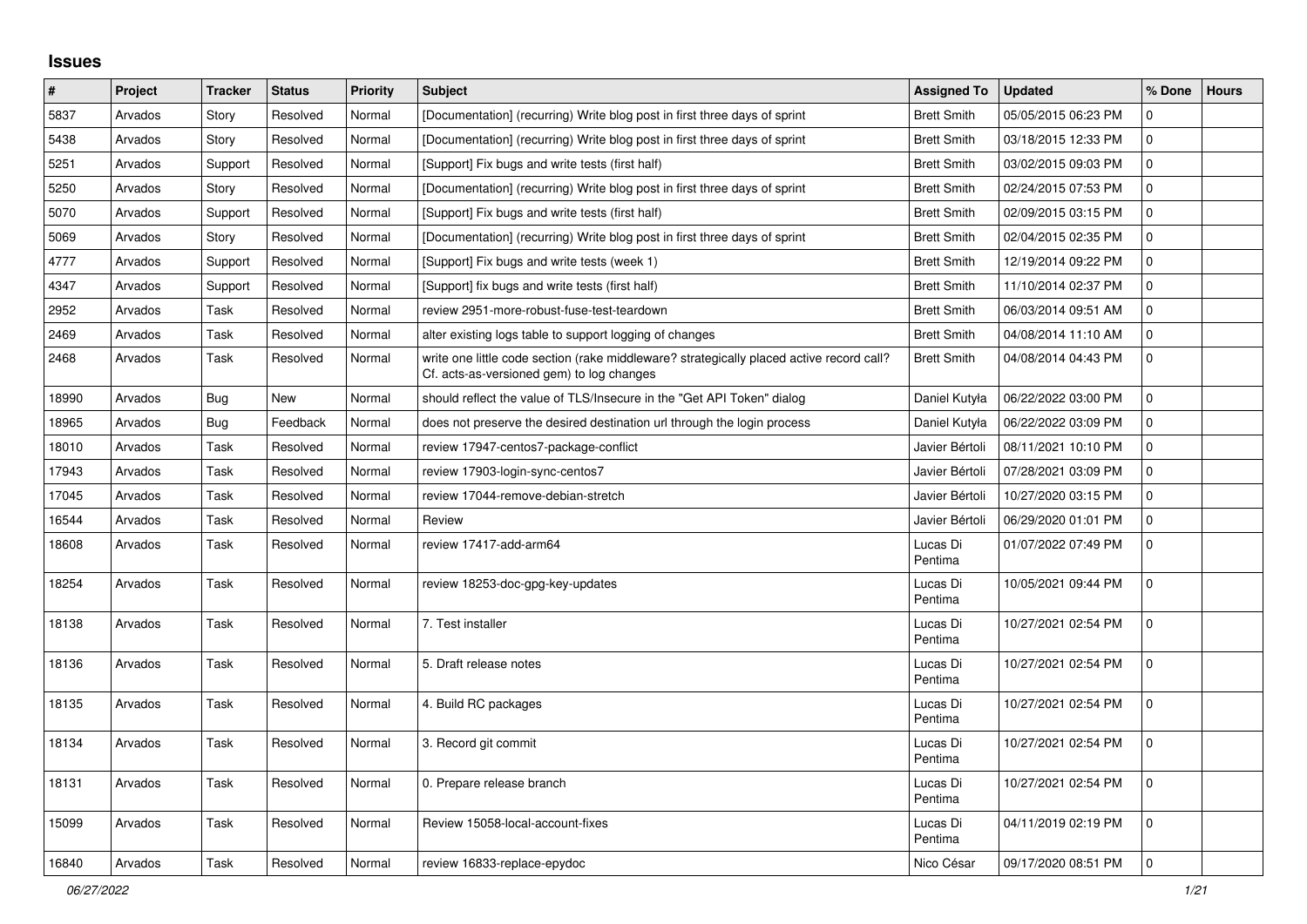| $\pmb{\#}$ | Project | <b>Tracker</b> | <b>Status</b> | <b>Priority</b> | Subject                                                                                                                  | <b>Assigned To</b> | <b>Updated</b>                      | ∣% Done     | <b>Hours</b> |
|------------|---------|----------------|---------------|-----------------|--------------------------------------------------------------------------------------------------------------------------|--------------------|-------------------------------------|-------------|--------------|
| 16697      | Arvados | Task           | Resolved      | Normal          | review                                                                                                                   | Nico César         | 08/17/2020 05:06 PM                 | $\Omega$    |              |
| 15534      | Arvados | Task           | Resolved      | Normal          | review                                                                                                                   | Nico César         | 08/13/2019 04:54 PM                 | $\Omega$    |              |
| 6383       | Arvados | Task           | Resolved      | Normal          | package shellinabox-2.14                                                                                                 | Nico César         | 07/07/2015 03:03 PM                 | $\Omega$    |              |
| 19176      | Arvados | Task           | Resolved      | Normal          | review 19175-doc-refactor-multi-host-installation                                                                        | Peter Amstutz      | 06/03/2022 08:45 PM                 | $\Omega$    |              |
| 19165      | Arvados | Task           | Resolved      | Normal          | review 19164-add-flags                                                                                                   | Peter Amstutz      | 05/27/2022 08:03 PM                 | 0           |              |
| 19078      | Arvados | Task           | Resolved      | Normal          | review 19015-rvm-gemset-passenger-fix                                                                                    | Peter Amstutz      | 05/05/2022 02:26 PM                 | 0           |              |
| 19010      | Arvados | Task           | Resolved      | Normal          | review 18995-code-cleanup-2                                                                                              | Peter Amstutz      | 04/27/2022 03:04 PM                 | $\Omega$    |              |
| 18933      | Arvados | Task           | Resolved      | Normal          | 27. Add the release to https://zenodo.org/record/6382943                                                                 | Peter Amstutz      | 04/11/2022 08:14 PM                 | $\Omega$    |              |
| 18824      | Arvados | Task           | Resolved      | Normal          | review 18767-filename-search-doc                                                                                         | Peter Amstutz      | 03/21/2022 08:44 PM                 | $\Omega$    |              |
| 18823      | Arvados | Task           | Resolved      | Normal          | review 18180-cwl-spot                                                                                                    | Peter Amstutz      | 03/18/2022 08:00 PM                 | $\Omega$    |              |
| 18818      | Arvados | Task           | Resolved      | Normal          | review                                                                                                                   | Peter Amstutz      | 03/04/2022 08:18 PM                 | 0           |              |
| 18817      | Arvados | Task           | <b>New</b>    | Normal          | review                                                                                                                   | Peter Amstutz      | 06/22/2022 03:07 PM                 | $\Omega$    |              |
| 18714      | Arvados | Task           | Resolved      | Normal          | review 18713-nvidia-persistenced                                                                                         | Peter Amstutz      | 02/04/2022 04:55 PM                 | $\mathbf 0$ |              |
| 18612      | Arvados | Task           | Resolved      | Normal          | review<br>https://www-dev.arvados.org/2022/04/13/gpus-in-arvados/#computing-with-gpus-new-g<br>pu-support-in-arvados-2-4 | Peter Amstutz      | 04/14/2022 02:17 PM                 | $\Omega$    |              |
| 18595      | Arvados | Task           | Resolved      | Normal          | review 18325-cuda-azure-image                                                                                            | Peter Amstutz      | 12/21/2021 06:07 PM                 | $\mathbf 0$ |              |
| 18472      | Arvados | Task           | Resolved      | Normal          | review 18321-gpu-instancetype                                                                                            | Peter Amstutz      | 12/21/2021 06:07 PM                 | 0           |              |
| 18392      | Arvados | Task           | Resolved      | Normal          | review 18093-create-release-ticket                                                                                       | Peter Amstutz      | 11/19/2021 09:04 PM                 | 0           |              |
| 18367      | Arvados | Task           | Resolved      | Normal          | review 18300-release-ticket-association                                                                                  | Peter Amstutz      | 11/16/2021 05:04 PM                 | $\Omega$    |              |
| 18311      | Arvados | <b>Bug</b>     | New           | Normal          | [cwl] test 221 in the 1.2 conformance suite is failing on singularity                                                    | Peter Amstutz      | 06/22/2022 02:56 PM                 | $\mathbf 0$ |              |
| 18272      | Arvados | Task           | Resolved      | Normal          | review 18259-doc-architecture-singularity                                                                                | Peter Amstutz      | 10/19/2021 07:04 PM                 | 0           |              |
| 18271      | Arvados | Task           | Resolved      | Normal          | review                                                                                                                   | Peter Amstutz      | 10/28/2021 06:13 PM                 | $\Omega$    |              |
| 18246      | Arvados | Task           | Resolved      | Normal          | review 18245-bundler-doc-update                                                                                          | Peter Amstutz      | 10/05/2021 01:35 AM                 | 0           |              |
| 18243      | Arvados | <b>Bug</b>     | Closed        | Normal          | [controller] Error: json: cannot unmarshal number into Go struct field<br>ContainerRequest.items.command of type string  | Peter Amstutz      | 10/07/2021 02:48 PM                 | $\Omega$    |              |
| 18149      | Arvados | Task           | Resolved      | Normal          | 18. Send out release notification                                                                                        | Peter Amstutz      | 10/27/2021 07:07 PM                 | $\Omega$    |              |
| 18148      | Arvados | Task           | Resolved      | Normal          | 17. Publish release on arvados.org                                                                                       | Peter Amstutz      | 10/27/2021 04:54 PM                 | $\mathbf 0$ |              |
| 18147      | Arvados | Task           | Resolved      | Normal          | 16. Update doc site                                                                                                      |                    | Peter Amstutz   10/27/2021 06:06 PM | ۱n          |              |
| 18146      | Arvados | Task           | Resolved      | Normal          | 15. Tag commits                                                                                                          | Peter Amstutz      | 10/27/2021 02:54 PM                 | $\mathbf 0$ |              |
| 18145      | Arvados | Task           | Resolved      | Normal          | 14. Publish arvbox image                                                                                                 | Peter Amstutz      | 10/27/2021 04:54 PM                 | $\mathbf 0$ |              |
| 18144      | Arvados | Task           | Resolved      | Normal          | 13. Publish formula/installer for release                                                                                | Peter Amstutz      | 10/27/2021 06:42 PM                 | 0           |              |
| 18143      | Arvados | Task           | Resolved      | Normal          | 12. Publish docker image, python and ruby packages                                                                       | Peter Amstutz      | 10/27/2021 02:54 PM                 | $\mathbf 0$ |              |
| 18142      | Arvados | Task           | Resolved      | Normal          | 11. Push packages to stable                                                                                              |                    | Peter Amstutz   10/27/2021 02:54 PM | 0           |              |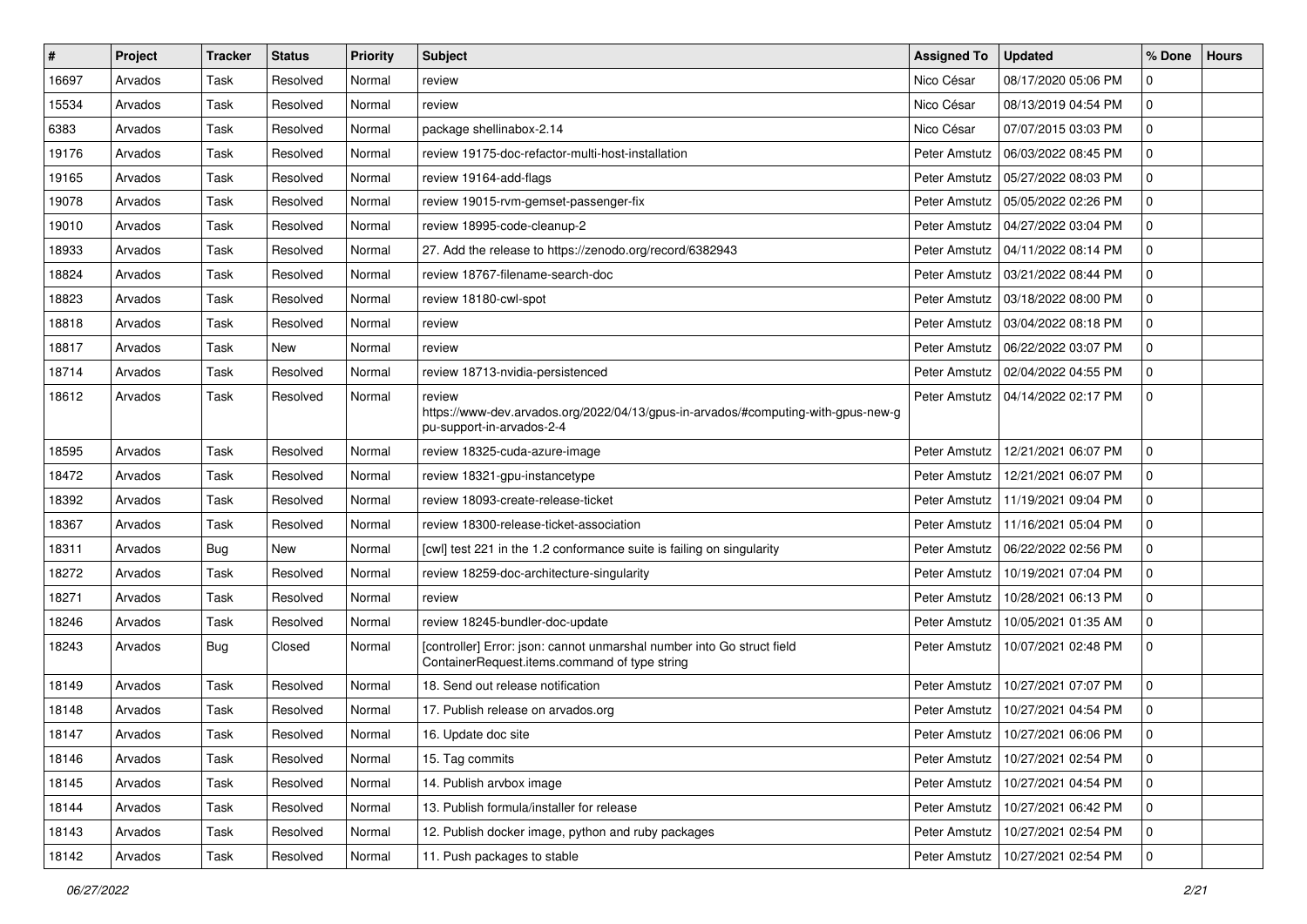| $\sharp$ | Project  | <b>Tracker</b> | <b>Status</b> | <b>Priority</b> | Subject                                                                                                                           | <b>Assigned To</b> | <b>Updated</b>      | % Done         | <b>Hours</b> |
|----------|----------|----------------|---------------|-----------------|-----------------------------------------------------------------------------------------------------------------------------------|--------------------|---------------------|----------------|--------------|
| 18141    | Arvados  | Task           | Resolved      | Normal          | 10. Sign off                                                                                                                      | Peter Amstutz      | 10/27/2021 02:54 PM | 0              |              |
| 18140    | Arvados  | Task           | Resolved      | Normal          | 9. Run test pipeline                                                                                                              | Peter Amstutz      | 10/27/2021 02:54 PM | $\Omega$       |              |
| 18139    | Arvados  | Task           | Resolved      | Normal          | 8. Deploy RC packages to playground                                                                                               | Peter Amstutz      | 10/27/2021 02:54 PM | $\Omega$       |              |
| 18137    | Arvados  | Task           | Resolved      | Normal          | 6. Review release notes (https://dev.arvados.org/issues/18130#note-5)                                                             | Peter Amstutz      | 10/27/2021 02:54 PM | $\mathbf 0$    |              |
| 18133    | Arvados  | Task           | Resolved      | Normal          | 2. Create next redmine release                                                                                                    | Peter Amstutz      | 10/27/2021 02:54 PM | $\mathbf 0$    |              |
| 18132    | Arvados  | Task           | Resolved      | Normal          | 1. Review release branch: 2.3-dev                                                                                                 | Peter Amstutz      | 10/27/2021 02:54 PM | $\Omega$       |              |
| 17927    | Arvados  | Task           | Resolved      | Normal          | review 17962-bump-lib-pq                                                                                                          | Peter Amstutz      | 07/21/2021 12:50 PM | $\Omega$       |              |
| 16959    | Arvados  | Task           | Resolved      | Normal          | review 16955-fix-arvbox                                                                                                           | Peter Amstutz      | 10/07/2020 03:47 PM | $\mathbf 0$    |              |
| 16919    | Arvados  | Feature        | Resolved      | Normal          | [doc] [federation] Document the two types of federation better                                                                    | Peter Amstutz      | 10/07/2020 02:47 AM | $\Omega$       |              |
| 16855    | Arvados  | Task           | Resolved      | Normal          | review 16267-change-arvbox-deps                                                                                                   | Peter Amstutz      | 09/22/2020 05:15 PM | $\Omega$       |              |
| 16729    | Arvados  | Task           | Resolved      | Normal          | review 15887-python-3-cookbook-fixes                                                                                              | Peter Amstutz      | 08/19/2020 06:34 PM | 0              |              |
| 16542    | Arvados  | Task           | Resolved      | Normal          | Review 16522-python3-arvados-fuse                                                                                                 | Peter Amstutz      | 06/29/2020 06:22 PM | $\Omega$       |              |
| 16527    | Arvados  | Task           | Resolved      | Normal          | review 16526-ruby-and-python-build-script-updates                                                                                 | Peter Amstutz      | 06/18/2020 05:44 PM | 0              |              |
| 15908    | Arvados  | Task           | Resolved      | Normal          | review                                                                                                                            | Peter Amstutz      | 12/30/2019 06:23 PM | 0              |              |
| 15660    | Arvados  | Bug            | Resolved      | Normal          | [doc] update aws spot instance doc page for a-d-c                                                                                 | Peter Amstutz      | 01/22/2020 02:40 PM | $\Omega$       |              |
| 15354    | Arvados  | Task           | Resolved      | Normal          | review 15138-version-our-documentation                                                                                            | Peter Amstutz      | 06/12/2019 08:54 PM | $\Omega$       |              |
| 14576    | Arvados  | Bug            | Resolved      | Normal          | [1.3.0] performance: slow postgres collections queries                                                                            | Peter Amstutz      | 02/21/2019 05:44 PM | $\mathbf 0$    |              |
| 14549    | Arvados  | Task           | Resolved      | Normal          | Review                                                                                                                            | Peter Amstutz      | 02/28/2019 02:39 PM | $\mathbf 0$    |              |
| 12660    | Arvados  | Bug            | Resolved      | Normal          | cwl-conformance-tests jenkins job hangs on composer                                                                               | Peter Amstutz      | 11/28/2017 07:59 PM | 0              |              |
| 10565    | Arvados  | <b>Bug</b>     | Resolved      | Normal          | [arvbox] build is broken                                                                                                          | Peter Amstutz      | 11/29/2016 08:42 PM | $\Omega$       |              |
| 10348    | Arvados  | Task           | Resolved      | Normal          | [DOC] mention auto-generated examples visible on workbench in the API<br>documentation                                            | Peter Amstutz      | 11/11/2016 07:38 PM | $\mathbf 0$    |              |
| 10347    | Arvados  | Task           | Resolved      | Normal          | On the API docs (http://doc.arvados.org/api/), highlight the distinction between "Job<br>engine" and "Container engine" resources | Peter Amstutz      | 11/11/2016 07:38 PM | $\mathbf 0$    |              |
| 7619     | Arvados  | Task           | Resolved      | Normal          | documentation update                                                                                                              | Peter Amstutz      | 11/12/2015 02:32 PM | 0              |              |
| 5629     | Arvados  | Task           | Resolved      | Normal          | Write test script                                                                                                                 | Peter Amstutz      | 05/27/2015 06:31 PM | 0              |              |
| 5533     | Arvados  | Task           | Resolved      | Normal          | review 5529-add-keepproxy-docker-image                                                                                            | Peter Amstutz      | 03/23/2015 08:44 PM | 0              |              |
| 4778     | Arvados  | Support        | Resolved      | Normal          | [Support] Fix bugs and write tests (week 2)                                                                                       | Peter Amstutz      | 12/29/2014 02:09 PM | $\mathbf 0$    |              |
| 2529     | Tapestry | Task           | Resolved      | Normal          | Allow views and partials to be overridden by putting files in a specific location on the<br>server                                | Phil Hodgson       | 04/04/2014 04:08 PM | 10             |              |
| 2528     | Tapestry | Task           | Resolved      | Normal          | review more flexible consent form code                                                                                            | Phil Hodgson       | 05/20/2014 07:43 PM | $\overline{0}$ |              |
| 2427     | Tapestry | Task           | New           | Normal          | write functional tests                                                                                                            | Phil Hodgson       | 03/24/2014 01:16 PM | $\mathbf 0$    |              |
| 2426     | Tapestry | Task           | New           | Normal          | write unit tests                                                                                                                  | Phil Hodgson       | 03/24/2014 01:16 PM | 0              |              |
| 2425     | Tapestry | Task           | New           | Normal          | write functional tests                                                                                                            | Phil Hodgson       | 06/30/2014 02:27 PM | 0              |              |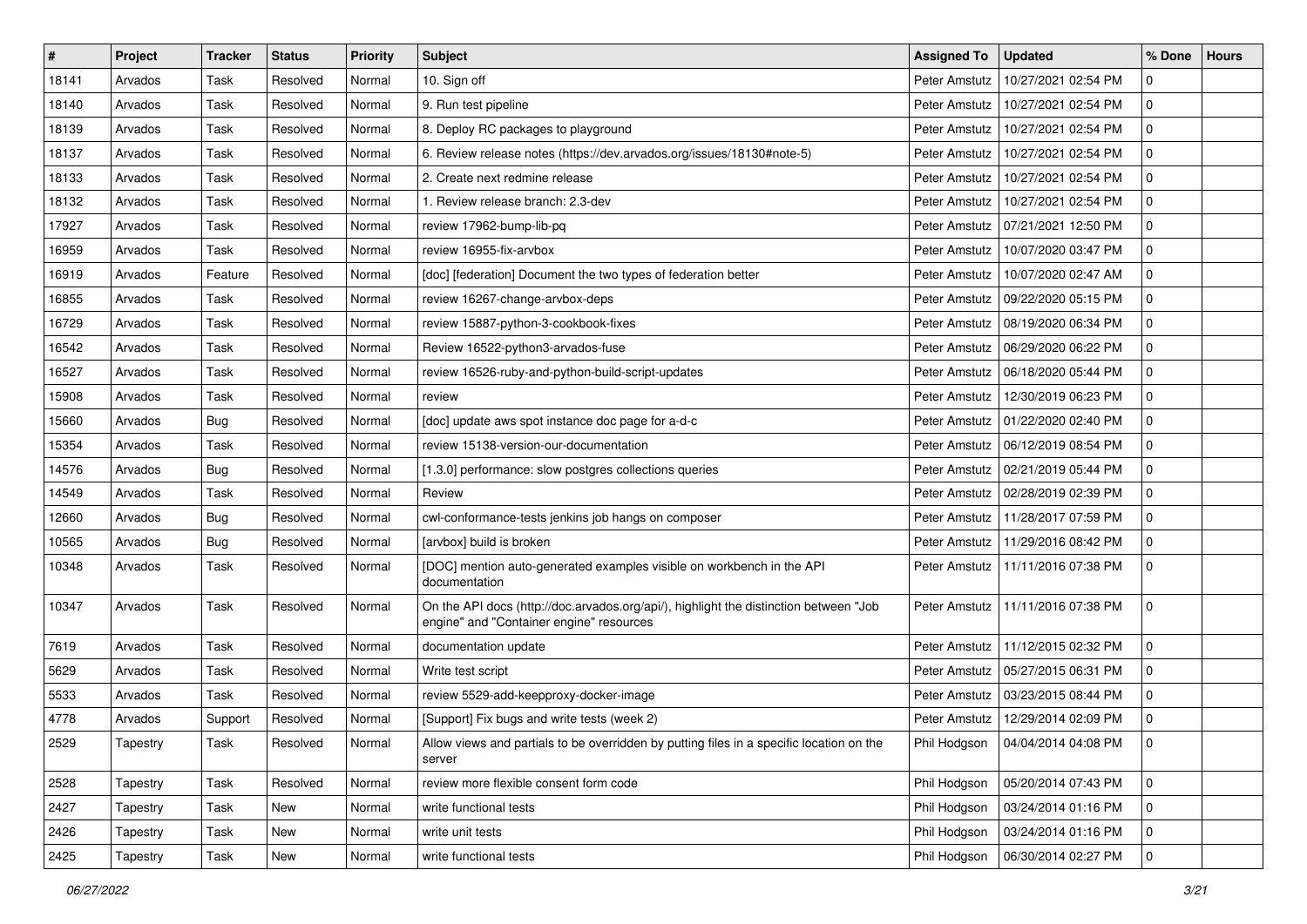| #     | Project  | <b>Tracker</b> | <b>Status</b> | <b>Priority</b> | <b>Subject</b>                                                                                         | <b>Assigned To</b>  | <b>Updated</b>      | % Done       | <b>Hours</b> |
|-------|----------|----------------|---------------|-----------------|--------------------------------------------------------------------------------------------------------|---------------------|---------------------|--------------|--------------|
| 2424  | Tapestry | Task           | New           | Normal          | write unit tests                                                                                       | Phil Hodgson        | 06/30/2014 02:27 PM | 0            |              |
| 2420  | Tapestry | Task           | Resolved      | Normal          | get user model tests in shape; rake test                                                               | Phil Hodgson        | 03/28/2014 01:32 PM | 0            |              |
| 4134  | Arvados  | Support        | Resolved      | High            | [Support] fix bugs and write tests (second half)                                                       | Radhika<br>Chippada | 10/30/2014 12:47 PM | 0            |              |
| 5252  | Arvados  | Support        | Resolved      | Normal          | [Support] Fix bugs and write tests (second half)                                                       | Radhika<br>Chippada | 03/11/2015 01:26 AM | 0            |              |
| 5071  | Arvados  | Support        | Resolved      | Normal          | [Support] Fix bugs and write tests (second half)                                                       | Radhika<br>Chippada | 02/18/2015 05:45 PM | $\mathbf 0$  |              |
| 4596  | Arvados  | Support        | Resolved      | Normal          | [Support] Fix bugs and write tests (second half)                                                       | Radhika<br>Chippada | 12/10/2014 06:50 PM | 0            |              |
| 4068  | Arvados  | Bug            | Rejected      | Normal          | [Workbench] the /manage_account account page does not show all repositories a user<br>has access to    | Radhika<br>Chippada | 10/20/2014 01:46 PM | $\mathbf 0$  |              |
| 3268  | Arvados  | Task           | Resolved      | Normal          | version detail                                                                                         | Radhika<br>Chippada | 08/14/2014 02:36 PM | 0            |              |
| 3203  | Arvados  | <b>Bug</b>     | Resolved      | Normal          | fix tutorials wrt new workbench                                                                        | Radhika<br>Chippada | 07/16/2014 03:44 PM | $\mathbf 0$  |              |
| 2268  | Arvados  | Task           | Resolved      | Normal          | 2107-radhika-user-guide-minor-updates is good to be merged, with one small change<br>(see description) | Radhika<br>Chippada | 03/26/2014 03:09 PM | 0            |              |
| 4780  | Arvados  | <b>Bug</b>     | Resolved      | Normal          | [Support] Fix bugs and write tests (week 4)                                                            | <b>Tim Pierce</b>   | 01/07/2015 05:27 PM | 0            |              |
| 4779  | Arvados  | <b>Bug</b>     | Resolved      | Normal          | [Support] Fix bugs and write tests (week 3)                                                            | <b>Tim Pierce</b>   | 01/05/2015 02:44 PM | 0            |              |
| 4480  | Arvados  | Task           | Resolved      | Normal          | write blog post                                                                                        | <b>Tim Pierce</b>   | 11/21/2014 07:44 PM | 0            |              |
| 3144  | Arvados  | Task           | Resolved      | Normal          | review branch 3141-keep-logging-improvements                                                           | <b>Tim Pierce</b>   | 07/03/2014 03:42 PM | 0            |              |
| 2135  | Arvados  | Task           | Resolved      | Normal          | write the blog post                                                                                    | <b>Tim Pierce</b>   | 05/14/2014 04:49 PM | 0            |              |
| 14560 | Arvados  | <b>Bug</b>     | Resolved      | Urgent          | [1.3.0] error: ERROR: string is too long for tsvector (2299194 bytes, max 1048575<br>bytes)            | Tom Clegg           | 02/21/2019 05:44 PM | $\mathbf{0}$ |              |
| 18895 | Arvados  | Task           | Resolved      | Normal          | review 18887-wb1-sends-v2-anonymous-token                                                              | Tom Clegg           | 04/12/2022 02:51 PM | $\mathbf 0$  |              |
| 18806 | Arvados  | Task           | Resolved      | Normal          | review 18805-easy-static-compilation                                                                   | Tom Clegg           | 03/02/2022 01:55 PM | 0            |              |
| 18473 | Arvados  | Task           | Resolved      | Normal          | review 18376-nfs-readdirent                                                                            | Tom Clegg           | 12/03/2021 04:33 PM | 0            |              |
| 18471 | Arvados  | Task           | Resolved      | Normal          | review 18349-fed-request-id                                                                            | Tom Clegg           | 12/15/2021 09:16 PM | 0            |              |
| 18470 | Arvados  | Task           | Resolved      | Normal          | review 18348-log-cluster-id                                                                            | Tom Clegg           | 12/14/2021 06:14 PM | 0            |              |
| 18222 | Arvados  | Task           | Resolved      | Normal          | Review                                                                                                 | Tom Clegg           | 10/08/2021 03:28 PM | 0            |              |
| 18099 | Arvados  | Task           | Resolved      | Normal          | review 18098-log-runtime-engine                                                                        | Tom Clegg           | 09/23/2021 01:54 PM | 0            |              |
| 17318 | Arvados  | Task           | Resolved      | Normal          | review 17296-singularity                                                                               | Tom Clegg           | 06/03/2021 08:43 PM | $\mathbf 0$  |              |
| 17185 | Arvados  | Feature        | New           | Normal          | [adc] add broken node metrics                                                                          | Tom Clegg           | 04/28/2021 01:37 PM | 0            |              |
| 16661 | Arvados  | Task           | Resolved      | Normal          | review 16636-boot-outcome-metrics                                                                      | Tom Clegg           | 09/09/2020 02:06 PM | 0            |              |
| 16488 | Arvados  | Task           | Resolved      | Normal          | Review 16476-upgrade-arvados-jobs-to-buster                                                            | Tom Clegg           | 06/29/2020 06:22 PM | $\pmb{0}$    |              |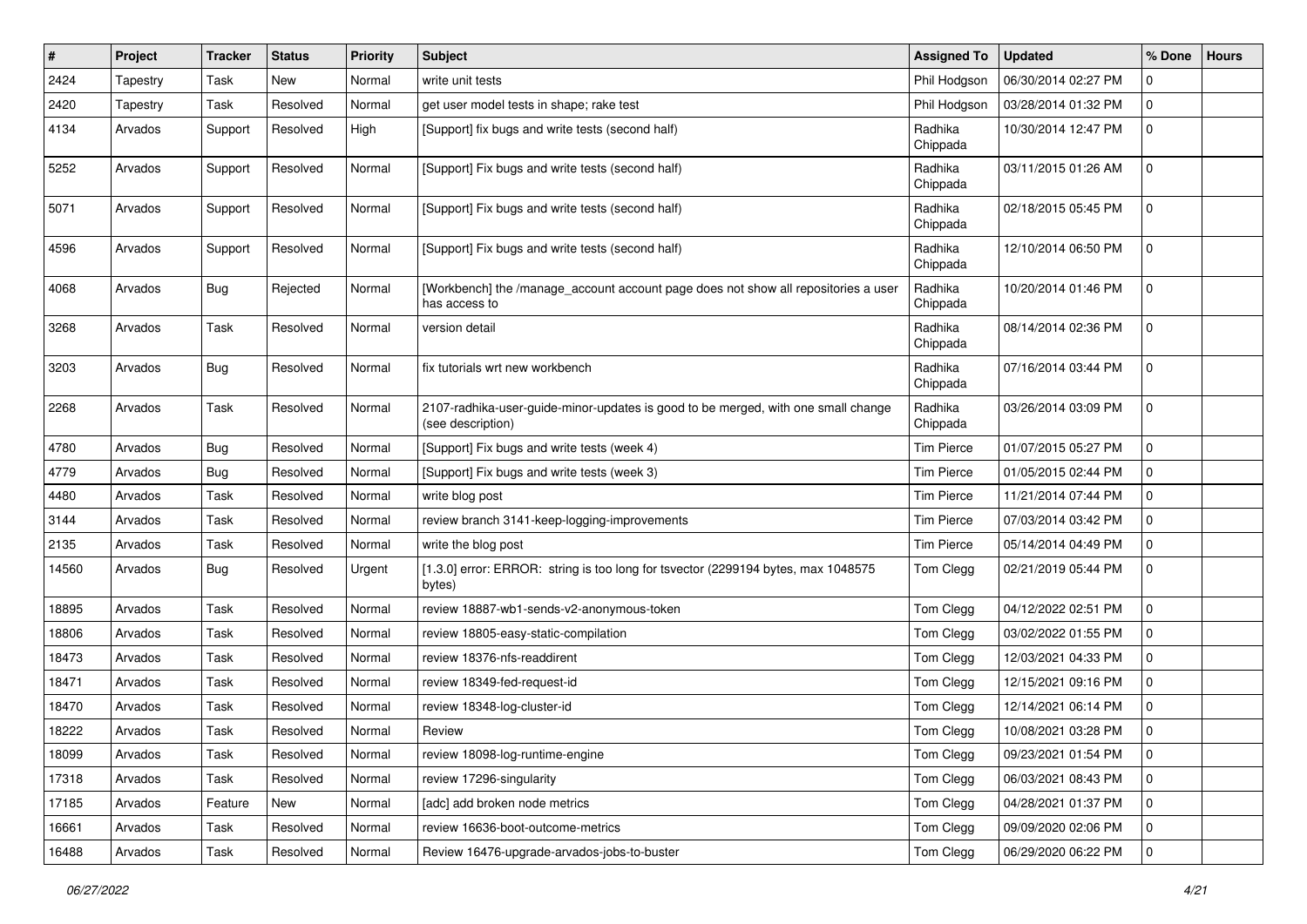| $\vert$ # | Project      | <b>Tracker</b> | <b>Status</b> | <b>Priority</b> | <b>Subject</b>                                                                                                  | <b>Assigned To</b> | <b>Updated</b>      | % Done      | <b>Hours</b> |
|-----------|--------------|----------------|---------------|-----------------|-----------------------------------------------------------------------------------------------------------------|--------------------|---------------------|-------------|--------------|
| 16327     | Arvados      | Task           | Resolved      | Normal          | Review                                                                                                          | Tom Clegg          | 04/09/2020 10:30 PM | 0           |              |
| 13594     | Arvados      | <b>Bug</b>     | Resolved      | Normal          | PG::TRDeadlockDetected when running cwl tests in parallel                                                       | Tom Clegg          | 07/23/2018 06:52 PM | $\mathbf 0$ |              |
| 8210      | Arvados      | Task           | Resolved      | Normal          | review 8189-handle-large-collections-better                                                                     | Tom Clegg          | 05/06/2019 05:00 PM | $\mathsf 0$ |              |
| 7057      | Arvados      | Task           | Resolved      | Normal          | review 6939-package-sso-server branch on both the arvados-dev repository and on the<br>sso-provider repository. | Tom Clegg          | 09/02/2015 01:29 PM | $\mathbf 0$ |              |
| 6915      | Tapestry     | Task           | <b>New</b>    | Normal          | review 6914-prepopulate-twin-recontact-fields-when-reconsenting                                                 | Tom Clegg          | 08/05/2015 09:38 PM | $\mathbf 0$ |              |
| 6573      | Arvados      | Task           | Resolved      | Normal          | review 6569-smarter-jobs-image                                                                                  | Tom Clegg          | 07/10/2015 08:20 PM | $\mathbf 0$ |              |
| 5929      | Arvados      | Task           | Resolved      | Normal          | review 5926-parameterize-max-slots                                                                              | Tom Clegg          | 05/06/2015 08:21 PM | $\mathbf 0$ |              |
| 4782      | Arvados      | Feature        | Closed        | Normal          | [Documentation] (recurring) Refresh user documentation                                                          | Tom Clegg          | 01/08/2015 02:44 PM | $\mathbf 0$ |              |
| 4052      | Tapestry     | Task           | Resolved      | Normal          | review 4050-real-names                                                                                          | Tom Clegg          | 11/23/2014 06:43 PM | $\mathbf 0$ |              |
| 3844      | Arvados      | Task           | Resolved      | Normal          | Agressively close PUT connections when there are no writable volumes.                                           | Tom Clegg          | 04/30/2015 06:47 PM | $\mathbf 0$ |              |
| 3843      | Arvados      | <b>Bug</b>     | Resolved      | Normal          | [Crunchstat] Report CPU accounting numbers accurately.                                                          | Tom Clegg          | 05/05/2015 10:54 PM | $\mathbf 0$ |              |
| 3464      | Arvados      | Task           | Resolved      | Normal          | review #3463                                                                                                    | Tom Clegg          | 08/06/2014 11:48 AM | $\mathbf 0$ |              |
| 2741      | Arvados      | Task           | Resolved      | Normal          | code review of 2681-new-inactive-user-notification branch                                                       | Tom Clegg          | 06/03/2014 12:29 AM | $\mathbf 0$ |              |
| 2708      | Arvados      | Task           | Resolved      | Normal          | review 2223-more-gitolite-permissions branch                                                                    | Tom Clegg          | 05/04/2014 10:35 AM | $\mathbf 0$ |              |
| 426       | GET-Evidence | Feature        | In Progress   | Normal          | Use compute cloud for back-end processing                                                                       | Tom Clegg          | 04/08/2011 03:06 AM | $\mathbf 0$ |              |
| 5267      | Arvados      | <b>Bug</b>     | Resolved      | Normal          | [Node Manager] add one integration test for node manager                                                        | <b>Tom Morris</b>  | 02/13/2019 06:04 PM | $\mathbf 0$ |              |
| 19130     | Arvados      | Task           | Resolved      | Normal          | review 19126-nginx-proxy-settings-change                                                                        | Ward<br>Vandewege  | 05/16/2022 02:07 PM | $\mathbf 0$ |              |
| 19128     | Arvados      | Task           | Resolved      | Normal          | review 19127-remove-warnings                                                                                    | Ward<br>Vandewege  | 05/16/2022 02:08 PM | $\mathbf 0$ |              |
| 19055     | Arvados      | Task           | Resolved      | Normal          | review 19054-local-keepstore-aws-doc-update                                                                     | Ward<br>Vandewege  | 04/26/2022 12:25 PM | $\mathbf 0$ |              |
| 19013     | Arvados      | Task           | Resolved      | Normal          | review 18995-code-cleanup-3                                                                                     | Ward<br>Vandewege  | 04/27/2022 03:04 PM | $\mathbf 0$ |              |
| 19009     | Arvados      | Task           | Resolved      | Normal          | review 18995-code-cleanup-1                                                                                     | Ward<br>Vandewege  | 04/27/2022 03:04 PM | $\mathbf 0$ |              |
| 18934     | Arvados      | Task           | Resolved      | Normal          | review 18896-controller-logs-tokenUUIDs                                                                         | Ward<br>Vandewege  | 03/29/2022 03:25 PM | $\mathbf 0$ |              |
| 18904     | Arvados      | Task           | Resolved      | Normal          | review 18903-fix-activity-script                                                                                | Ward<br>Vandewege  | 04/04/2022 01:52 PM | $\mathbf 0$ |              |
| 18891     | Arvados      | Task           | Resolved      | Normal          | review 18890-python-sdk-verifyhost                                                                              | Ward<br>Vandewege  | 03/18/2022 01:29 PM | $\mathsf 0$ |              |
| 18844     | Arvados      | Task           | Resolved      | Normal          | review 18843-bump-containerd                                                                                    | Ward<br>Vandewege  | 03/10/2022 03:52 PM | 0           |              |
| 18839     | Arvados      | Task           | Resolved      | Normal          | review 18838-bump-nokogiri                                                                                      | Ward<br>Vandewege  | 03/07/2022 08:12 PM | $\mathbf 0$ |              |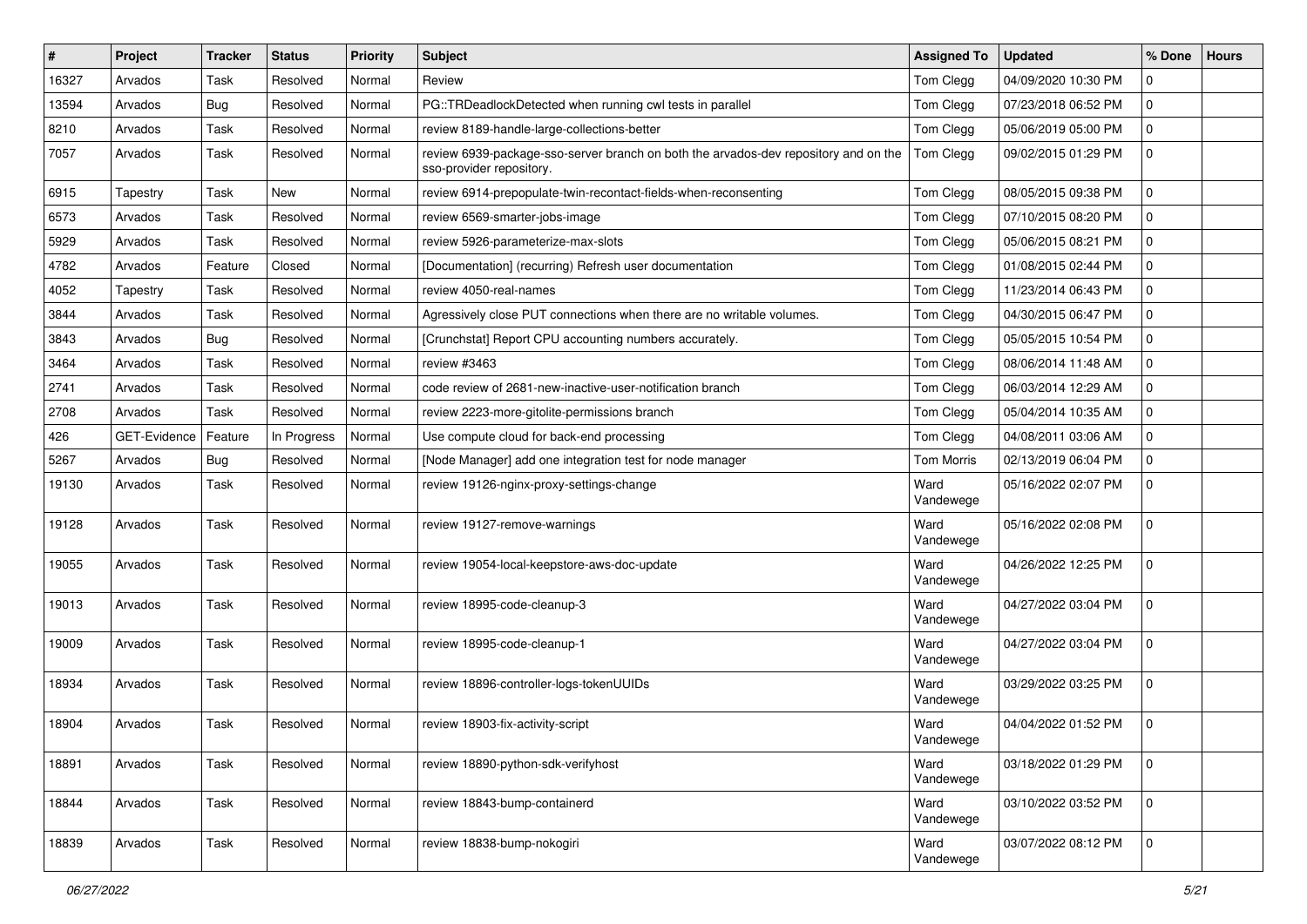| #     | Project | <b>Tracker</b> | <b>Status</b> | <b>Priority</b> | <b>Subject</b>                                                               | <b>Assigned To</b> | <b>Updated</b>      | % Done      | <b>Hours</b> |
|-------|---------|----------------|---------------|-----------------|------------------------------------------------------------------------------|--------------------|---------------------|-------------|--------------|
| 18822 | Arvados | Task           | Resolved      | Normal          | review 18813-review-reminders (arvados-dev)                                  | Ward<br>Vandewege  | 03/04/2022 08:19 PM | $\Omega$    |              |
| 18820 | Arvados | Task           | Resolved      | Normal          | Review 18763-rails-cleanups                                                  | Ward<br>Vandewege  | 03/15/2022 01:33 AM | 0           |              |
| 18816 | Arvados | Task           | Resolved      | Normal          | review 18596-preemptible-price-factor                                        | Ward<br>Vandewege  | 03/24/2022 12:41 PM | $\mathbf 0$ |              |
| 18791 | Arvados | <b>Bug</b>     | Resolved      | Normal          | [installer] single host/single hostname installer broken with custom certs   | Ward<br>Vandewege  | 03/08/2022 06:36 PM | $\mathbf 0$ |              |
| 18720 | Arvados | Task           | Resolved      | Normal          | review 18676-anon-token-improvement                                          | Ward<br>Vandewege  | 02/17/2022 02:06 PM | $\Omega$    |              |
| 18711 | Arvados | Task           | Resolved      | Normal          | review 18679-handle-keys-with-null-values-in-config                          | Ward<br>Vandewege  | 02/07/2022 04:09 PM | 0           |              |
| 18686 | Arvados | <b>Bug</b>     | Resolved      | Normal          | [a-d-c] compute node stuck                                                   | Ward<br>Vandewege  | 01/28/2022 04:17 PM | $\mathbf 0$ |              |
| 18668 | Arvados | Feature        | In Progress   | Normal          | [deduplication report] add project support                                   | Ward<br>Vandewege  | 01/24/2022 04:50 PM | $\mathbf 0$ |              |
| 18625 | Arvados | Task           | Resolved      | Normal          | review 18624-document-compute-image-requirements                             | Ward<br>Vandewege  | 01/18/2022 04:36 PM | 0           |              |
| 18603 | Arvados | Task           | Resolved      | Normal          | review 17417-fix-wb1                                                         | Ward<br>Vandewege  | 01/06/2022 03:49 PM | $\mathbf 0$ |              |
| 18591 | Arvados | Task           | Resolved      | Normal          | review 18590-fix-discovery-doc                                               | Ward<br>Vandewege  | 12/17/2021 09:15 PM | $\mathbf 0$ |              |
| 18370 | Arvados | Task           | Resolved      | Normal          | review 18308-enable-collection-versioning                                    | Ward<br>Vandewege  | 11/22/2021 02:50 PM | $\Omega$    |              |
| 18314 | Arvados | Task           | Resolved      | Normal          | review 18313-arvbox-bootstrap-go-version                                     | Ward<br>Vandewege  | 11/02/2021 07:46 PM | $\mathbf 0$ |              |
| 18310 | Arvados | Task           | Resolved      | Normal          | review 18309-faraday-dependency                                              | Ward<br>Vandewege  | 11/01/2021 03:14 PM | $\Omega$    |              |
| 18282 | Arvados | Task           | Resolved      | Normal          | Review 18281-login-sync-expired-tokens                                       | Ward<br>Vandewege  | 10/21/2021 06:48 PM | $\mathbf 0$ |              |
| 18278 | Arvados | <b>Bug</b>     | <b>New</b>    | Normal          | [k8s] start using an ingress                                                 | Ward<br>Vandewege  | 11/09/2021 07:56 PM | $\Omega$    |              |
| 18250 | Arvados | Task           | Resolved      | Normal          | review 18247-faraday-version                                                 | Ward<br>Vandewege  | 10/06/2021 01:51 PM | $\mathbf 0$ |              |
| 18115 | Arvados | Task           | Resolved      | Normal          | review 18112-ubuntu1804-bundler-fix                                          | Ward<br>Vandewege  | 09/09/2021 02:03 PM | $\mathbf 0$ |              |
| 18096 | Arvados | Feature        | Resolved      | Normal          | Run WGS variant calling workflow on 9tee4 with Slurm and Singularity enabled | Ward<br>Vandewege  | 09/03/2021 06:46 PM | $\mathbf 0$ |              |
| 18014 | Arvados | Task           | Resolved      | Normal          | review 18013-token-rake-task-fix                                             | Ward<br>Vandewege  | 08/13/2021 07:39 PM | $\mathbf 0$ |              |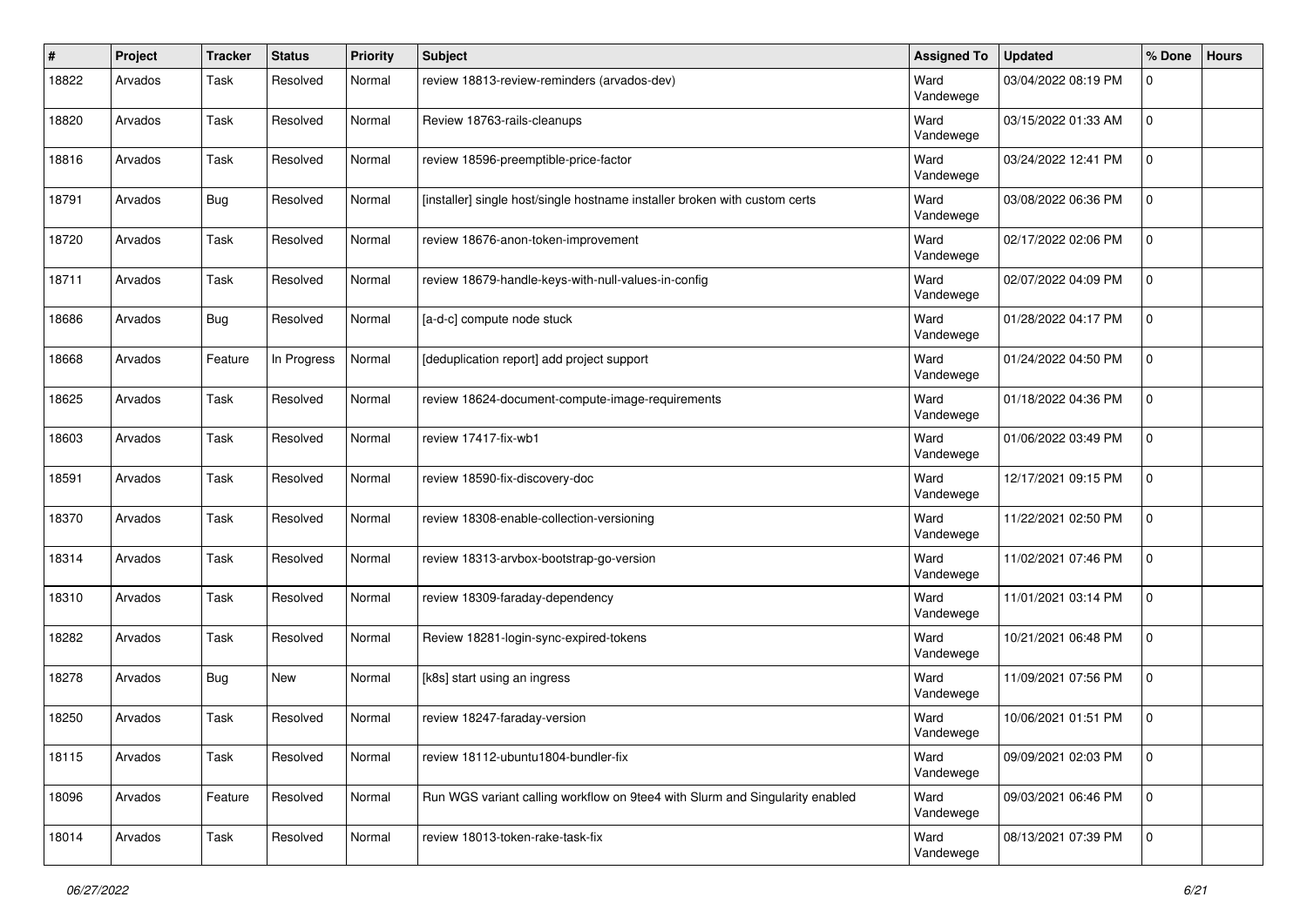| $\pmb{\#}$ | Project | <b>Tracker</b> | <b>Status</b> | <b>Priority</b> | <b>Subject</b>                                           | <b>Assigned To</b> | <b>Updated</b>      | % Done      | <b>Hours</b> |
|------------|---------|----------------|---------------|-----------------|----------------------------------------------------------|--------------------|---------------------|-------------|--------------|
| 18007      | Arvados | Task           | Resolved      | Normal          | review 18001-add-UserNotifierEmailBcc                    | Ward<br>Vandewege  | 08/13/2021 07:35 PM | $\Omega$    |              |
| 17846      | Arvados | <b>Bug</b>     | <b>New</b>    | Normal          | [tutorial] inconsistencies/roadbumps                     | Ward<br>Vandewege  | 06/22/2022 02:56 PM | 0           |              |
| 17842      | Arvados | Task           | Resolved      | Normal          | review 17841-add-duration                                | Ward<br>Vandewege  | 07/07/2021 03:14 PM | $\mathbf 0$ |              |
| 17817      | Arvados | <b>Bug</b>     | Resolved      | Normal          | rename our bleeding edge repositories to main            | Ward<br>Vandewege  | 07/16/2021 06:40 PM | $\mathbf 0$ |              |
| 17784      | Arvados | Task           | Resolved      | Normal          | review 17776-more-throttling                             | Ward<br>Vandewege  | 06/19/2021 03:06 PM | $\Omega$    |              |
| 17758      | Arvados | Task           | Resolved      | Normal          | review 17757-bootprobe-race                              | Ward<br>Vandewege  | 06/07/2021 03:34 PM | 0           |              |
| 17729      | Arvados | Task           | Resolved      | Normal          | review 17717-costanalyzer-date-mode                      | Ward<br>Vandewege  | 06/08/2021 02:53 PM | $\mathbf 0$ |              |
| 17709      | Arvados | Task           | Resolved      | Normal          | review 17708-crunch-run-unsupported-file-types           | Ward<br>Vandewege  | 05/21/2021 02:15 PM | $\mathbf 0$ |              |
| 17707      | Arvados | Task           | Resolved      | Normal          | review 17706-costanalyzer-uncommitted-container-requests | Ward<br>Vandewege  | 06/08/2021 12:59 PM | 0           |              |
| 17683      | Arvados | Task           | Resolved      | Normal          | review 17668-doc-container-shell-access                  | Ward<br>Vandewege  | 05/17/2021 06:01 PM | $\mathbf 0$ |              |
| 17527      | Arvados | Task           | Resolved      | Normal          | review 17498-python3-migration-metapackages              | Ward<br>Vandewege  | 04/13/2021 03:53 PM | $\mathbf 0$ |              |
| 17505      | Arvados | Feature        | Resolved      | Normal          | cwlviewer update                                         | Ward<br>Vandewege  | 03/30/2021 09:24 PM | $\Omega$    |              |
| 17497      | Arvados | Task           | Resolved      | Normal          | review 17495-document-dedup-report                       | Ward<br>Vandewege  | 03/23/2021 08:30 PM | $\mathbf 0$ |              |
| 17489      | Arvados | Task           | Resolved      | Normal          | review 10458-document-crunchstat-summary                 | Ward<br>Vandewege  | 03/19/2021 08:04 PM | $\Omega$    |              |
| 17479      | Arvados | Task           | Resolved      | Normal          | review 17119-support-filter-groups (workbench2)          | Ward<br>Vandewege  | 03/26/2021 03:07 PM | $\mathbf 0$ |              |
| 17473      | Arvados | Task           | Resolved      | Normal          | review 17119-add-filter-groups                           | Ward<br>Vandewege  | 03/30/2021 09:27 PM | $\Omega$    |              |
| 17430      | Arvados | Task           | Resolved      | Normal          | Review 17119-use-group-contents                          | Ward<br>Vandewege  | 03/17/2021 03:58 PM | $\mathbf 0$ |              |
| 17356      | Arvados | Task           | Resolved      | Normal          | review 17355-report-volume-ReadOnly-correctly            | Ward<br>Vandewege  | 02/09/2021 08:46 PM | $\mathbf 0$ |              |
| 17341      | Arvados | Task           | Resolved      | Normal          | review 17340-a-d-c-respects-ReserveExtraRAM              | Ward<br>Vandewege  | 02/05/2021 10:27 PM | $\mathbf 0$ |              |
| 17313      | Arvados | Feature        | New           | Normal          | [Documentation] improve federation documentation         | Ward<br>Vandewege  | 03/17/2021 03:55 PM | $\mathbf 0$ |              |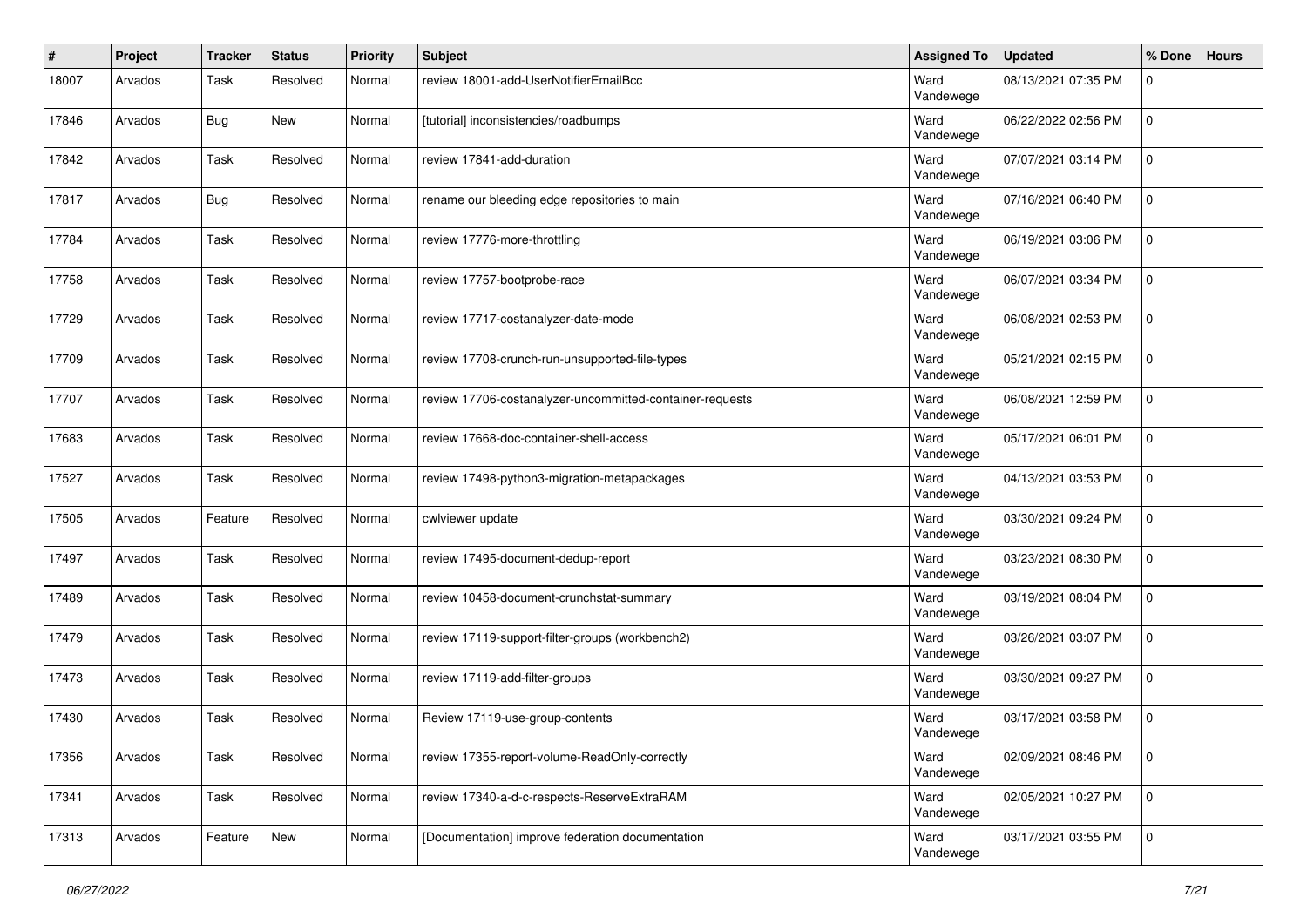| $\pmb{\#}$ | Project | <b>Tracker</b> | <b>Status</b> | <b>Priority</b> | Subject                                              | <b>Assigned To</b> | <b>Updated</b>      | % Done      | <b>Hours</b> |
|------------|---------|----------------|---------------|-----------------|------------------------------------------------------|--------------------|---------------------|-------------|--------------|
| 17285      | Arvados | Support        | Resolved      | Normal          | keep1.9tee4 lost a disk                              | Ward<br>Vandewege  | 01/23/2021 02:17 PM | 0           |              |
| 17273      | Arvados | Task           | Resolved      | Normal          | review 17222-doc-add-keep-components-overview branch | Ward<br>Vandewege  | 04/28/2021 03:34 PM | 0           |              |
| 17235      | Arvados | Task           | Resolved      | Normal          | review                                               | Ward<br>Vandewege  | 01/22/2021 03:15 PM | $\Omega$    |              |
| 17230      | Arvados | Task           | Resolved      | Normal          | review 17219-refactor-attic-scripts                  | Ward<br>Vandewege  | 01/04/2021 06:56 PM | $\mathbf 0$ |              |
| 17196      | Arvados | Task           | Resolved      | Normal          | review 17187-costanalyzer-updates                    | Ward<br>Vandewege  | 05/18/2021 09:40 PM | $\Omega$    |              |
| 17173      | Arvados | Support        | Resolved      | Normal          | upgrade lugli to Arvados 2.1.1                       | Ward<br>Vandewege  | 12/09/2020 02:12 PM | $\mathbf 0$ |              |
| 17095      | Arvados | Feature        | Resolved      | Normal          | [k8s] update helm charts to Arvados 2.1              | Ward<br>Vandewege  | 11/06/2020 06:56 PM | $\mathbf 0$ |              |
| 17048      | Arvados | Task           | Resolved      | Normal          | review 17047-centos-remove-rh-python-dependencies    | Ward<br>Vandewege  | 10/28/2020 07:39 PM | $\Omega$    |              |
| 17006      | Arvados | Support        | Resolved      | Normal          | upgrade 9tee4 to Debian Buster                       | Ward<br>Vandewege  | 10/21/2020 01:50 PM | $\Omega$    |              |
| 16958      | Arvados | <b>Bug</b>     | Closed        | Normal          | [arvbox] api server startup is unreliable            | Ward<br>Vandewege  | 10/07/2020 12:59 PM | 0           |              |
| 16954      | Arvados | Task           | Resolved      | Normal          | Review 16950-add-costanalyzer                        | Ward<br>Vandewege  | 11/23/2020 03:43 PM | $\mathbf 0$ |              |
| 16922      | Arvados | Task           | Resolved      | Normal          | review 16921-run-deploy-salt                         | Ward<br>Vandewege  | 12/16/2020 05:27 PM | $\Omega$    |              |
| 16845      | Arvados | Task           | Resolved      | Normal          | review 16838-probe-metrics                           | Ward<br>Vandewege  | 09/22/2020 05:27 PM | $\mathbf 0$ |              |
| 16837      | Arvados | Task           | Resolved      | Normal          | review 16636-more-metrics                            | Ward<br>Vandewege  | 09/17/2020 08:51 PM | $\Omega$    |              |
| 16832      | Arvados | <b>Bug</b>     | New           | Normal          | replace linkchecker in our build environment         | Ward<br>Vandewege  | 11/04/2020 05:23 PM | $\Omega$    |              |
| 16829      | Arvados | Task           | Resolved      | Normal          | review 16636-container-allocation-metrics            | Ward<br>Vandewege  | 09/10/2020 07:13 PM | $\Omega$    |              |
| 16806      | Arvados | Task           | Resolved      | Normal          | review 16636-add-time-to-ssh-metric                  | Ward<br>Vandewege  | 09/09/2020 02:06 PM | $\mathbf 0$ |              |
| 16695      | Arvados | Task           | Resolved      | Normal          | review 16689-shell-sync-groups                       | Ward<br>Vandewege  | 09/03/2020 06:40 PM | 0           |              |
| 16694      | Arvados | Task           | Resolved      | Normal          | review 16625-add-azure-managed-image-support         | Ward<br>Vandewege  | 08/21/2020 03:40 PM | 0           |              |
| 16670      | Arvados | Task           | Resolved      | Normal          | review 16631-add-test                                | Ward<br>Vandewege  | 08/19/2020 05:49 PM | $\mathbf 0$ |              |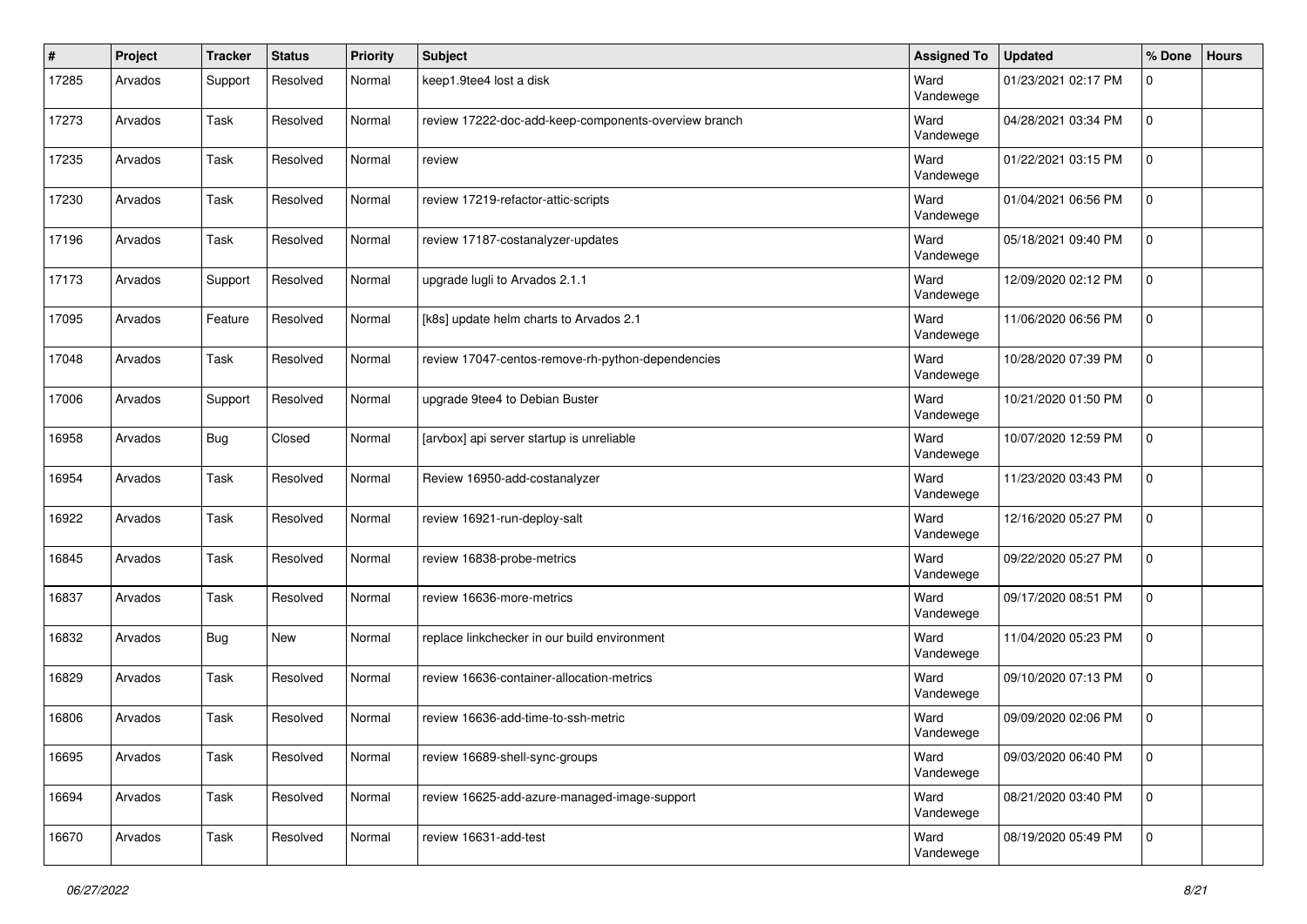| #     | Project  | <b>Tracker</b> | <b>Status</b> | <b>Priority</b> | <b>Subject</b>                                                                                                                   | <b>Assigned To</b> | <b>Updated</b>      | % Done      | <b>Hours</b> |
|-------|----------|----------------|---------------|-----------------|----------------------------------------------------------------------------------------------------------------------------------|--------------------|---------------------|-------------|--------------|
| 16609 | Arvados  | Task           | Resolved      | Normal          | Review 10477-upgrade-aws-s3-driver                                                                                               | Ward<br>Vandewege  | 08/06/2020 09:37 PM | $\Omega$    |              |
| 16608 | Arvados  | Task           | Resolved      | Normal          | review 16585-keep-exercise-improvements                                                                                          | Ward<br>Vandewege  | 08/06/2020 09:37 PM | $\Omega$    |              |
| 16579 | Arvados  | Task           | Resolved      | Normal          | Review branch 16573-keep-deduplication-reporting-tool                                                                            | Ward<br>Vandewege  | 07/13/2020 01:27 PM | $\mathbf 0$ |              |
| 16531 | Arvados  | Task           | Resolved      | Normal          | Review 16482-bump-cwltool-version                                                                                                | Ward<br>Vandewege  | 06/18/2020 03:18 PM | $\mathbf 0$ |              |
| 16528 | Arvados  | Task           | Resolved      | Normal          | review 16513-keep-exercise-improvements                                                                                          | Ward<br>Vandewege  | 06/25/2020 01:16 PM | $\Omega$    |              |
| 16487 | Arvados  | Task           | Resolved      | Normal          | Review 16425-skip-unused-dirs                                                                                                    | Ward<br>Vandewege  | 06/15/2020 08:50 PM | 0           |              |
| 16486 | Arvados  | Task           | Resolved      | Normal          | Review 16480-keep-balance-index-timeout                                                                                          | Ward<br>Vandewege  | 06/23/2020 03:12 PM | $\Omega$    |              |
| 16468 | Arvados  | Bug            | Resolved      | Normal          | clean up packer build image for jenkins federation tests                                                                         | Ward<br>Vandewege  | 08/04/2020 08:52 PM | $\Omega$    |              |
| 16464 | Arvados  | Bug            | Resolved      | Normal          | clean up packer build image for jenkins package building                                                                         | Ward<br>Vandewege  | 08/04/2020 08:53 PM | 0           |              |
| 16430 | Arvados  | Feature        | Resolved      | Normal          | [k8s] add jenkins integration test for minikube                                                                                  | Ward<br>Vandewege  | 08/04/2020 08:54 PM | $\mathbf 0$ |              |
| 16429 | Arvados  | Feature        | Resolved      | Normal          | [k8s] add jenkins integration test for GKE                                                                                       | Ward<br>Vandewege  | 08/04/2020 08:54 PM | $\mathbf 0$ |              |
| 16389 | Arvados  | Feature        | In Progress   | Normal          | [k8s] add support for Amazon EKS                                                                                                 | Ward<br>Vandewege  | 10/14/2020 04:47 PM | $\Omega$    |              |
| 16308 | Tapestry | Bug            | Resolved      | Normal          | updating a user's information as an admin (at /admin/users/XXXX/edit) results in 500 if<br>they are subscribed to a mailing list | Ward<br>Vandewege  | 04/02/2020 01:43 AM | $\Omega$    |              |
| 16203 | Arvados  | Bug            | Resolved      | Normal          | [Workbench] web shell is broken (incorrect configuration key)                                                                    | Ward<br>Vandewege  | 02/26/2020 06:51 PM | $\mathbf 0$ |              |
| 15098 | Arvados  | Task           | Resolved      | Normal          | Review 15092-support-non-email-Idap-username                                                                                     | Ward<br>Vandewege  | 04/11/2019 02:42 PM | 0           |              |
| 14516 | Arvados  | Bug            | Resolved      | Normal          | [api] merged account usernames should be taken into account when calculating the<br>next available username                      | Ward<br>Vandewege  | 11/20/2018 06:56 PM | 0           |              |
| 14153 | Arvados  | <b>Bug</b>     | Resolved      | Normal          | [gem] make google-api-client compatible with ruby 2.3.7                                                                          | Ward<br>Vandewege  | 09/17/2018 12:53 PM | $\Omega$    |              |
| 13650 | Arvados  | Feature        | Resolved      | Normal          | [DOC] document arvados-kubernetes                                                                                                | Ward<br>Vandewege  | 07/23/2018 06:41 PM | $\mathbf 0$ |              |
| 13548 | Arvados  | Task           | Resolved      | Normal          | review 13547-respect-insecure-flag-when-talking-ssl-to-keep                                                                      | Ward<br>Vandewege  | 07/03/2018 01:31 PM | $\mathbf 0$ |              |
| 10707 | Arvados  | Task           | Resolved      | Normal          | review 10276-remove-data-manager                                                                                                 | Ward<br>Vandewege  | 12/09/2016 10:10 PM | 0           |              |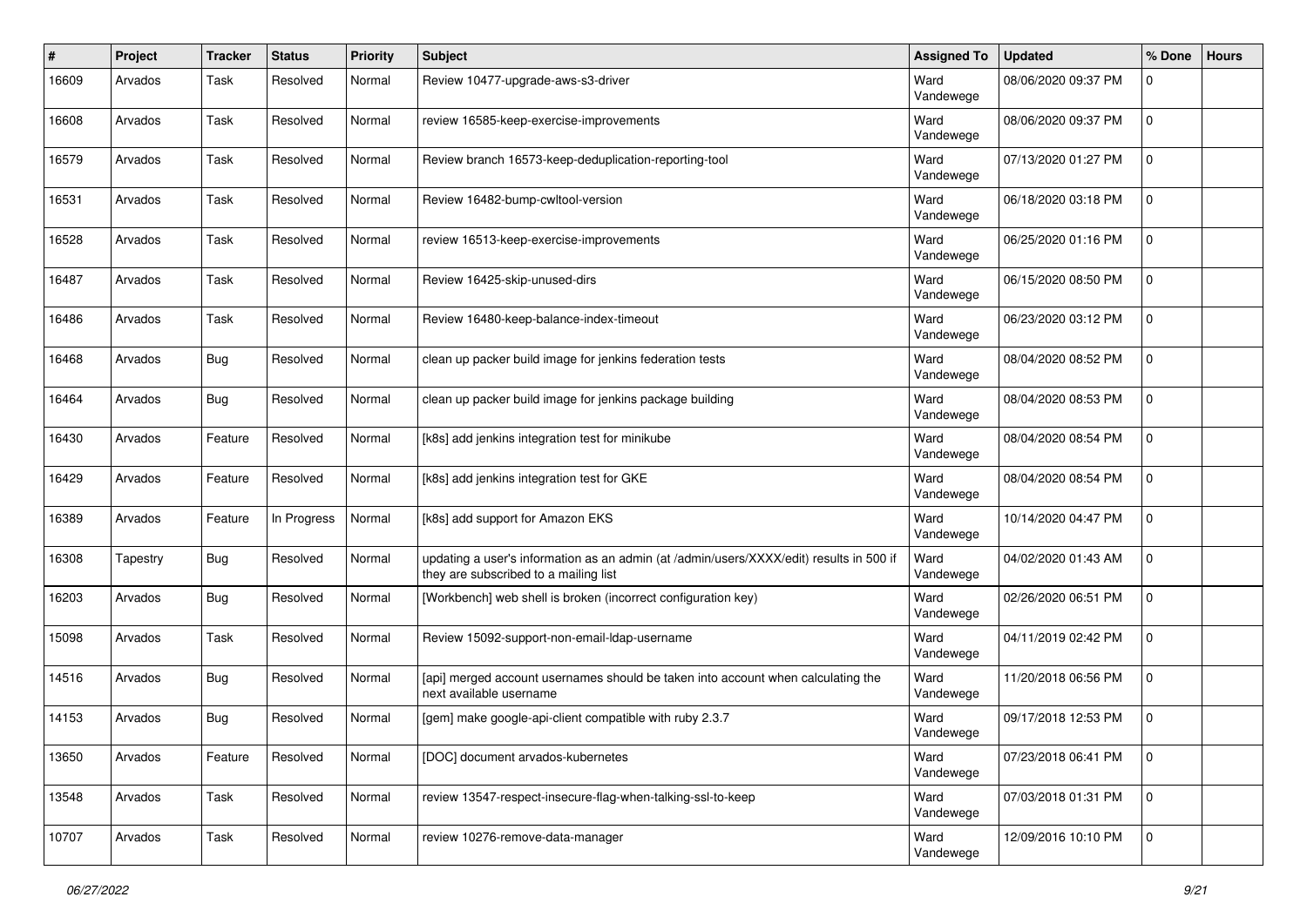| $\pmb{\#}$ | Project  | Tracker    | <b>Status</b> | <b>Priority</b> | <b>Subject</b>                                                                              | <b>Assigned To</b> | <b>Updated</b>      | % Done   | <b>Hours</b> |
|------------|----------|------------|---------------|-----------------|---------------------------------------------------------------------------------------------|--------------------|---------------------|----------|--------------|
| 9963       | Arvados  | Task       | Resolved      | Normal          | bring our fpm fork in line with latest head                                                 | Ward<br>Vandewege  | 02/04/2019 03:44 PM | 0        |              |
| 9729       | Arvados  | Task       | Resolved      | Normal          | review 9677-update-install-docs                                                             | Ward<br>Vandewege  | 08/04/2016 12:47 AM | $\Omega$ |              |
| 8708       | Tapestry | Task       | Resolved      | Normal          | open firewall rules on su92l to allow download from veritas                                 | Ward<br>Vandewege  | 05/06/2019 05:04 PM | 0        |              |
| 7674       | Tapestry | <b>Bug</b> | Resolved      | Normal          | disable releasing genomes as cagi option. Do not release the cagi genomes yet.              | Ward<br>Vandewege  | 11/16/2015 10:01 PM | 0        |              |
| 7344       | Arvados  | Task       | Resolved      | Normal          | yank packages for broken builds                                                             | Ward<br>Vandewege  | 09/30/2015 05:22 PM | $\Omega$ |              |
| 7335       | Arvados  | Task       | Resolved      | Normal          | figure out offending commit                                                                 | Ward<br>Vandewege  | 09/30/2015 05:15 PM | 0        |              |
| 7140       | Tapestry | Task       | Resolved      | Normal          | review 6961-simplify-open-humans-account-link-flow                                          | Ward<br>Vandewege  | 05/06/2019 05:05 PM | 0        |              |
| 7032       | Tapestry | Task       | Resolved      | Normal          | review 6430-spreadsheets-oauth2 24a9314                                                     | Ward<br>Vandewege  | 12/09/2019 01:23 AM | 0        |              |
| 6586       | Arvados  | Task       | Resolved      | Normal          | figure out arv-keepdocker permissions issue on 4xphq                                        | Ward<br>Vandewege  | 07/13/2015 03:40 PM | 0        |              |
| 6569       | Arvados  | Task       | Resolved      | Normal          | clean up and test arvados/jobs image                                                        | Ward<br>Vandewege  | 07/10/2015 08:20 PM | 0        |              |
| 6528       | Arvados  | Task       | Resolved      | Normal          | split off arvados/jobs docker image from docker image                                       | Ward<br>Vandewege  | 07/10/2015 08:20 PM | 0        |              |
| 6512       | Arvados  | Task       | Resolved      | Normal          | make arvados_pam.py read from /etc/default/ for its configuration.                          | Ward<br>Vandewege  | 07/09/2015 06:08 PM | $\Omega$ |              |
| 6241       | Arvados  | Task       | Resolved      | Normal          | review 6096-package-rails-apps                                                              | Ward<br>Vandewege  | 07/08/2015 07:12 PM | 0        |              |
| 6237       | Arvados  | Task       | Resolved      | Normal          | create debian package for Workbench                                                         | Ward<br>Vandewege  | 07/08/2015 07:12 PM | 0        |              |
| 6236       | Arvados  | Task       | Resolved      | Normal          | create debian package for API server                                                        | Ward<br>Vandewege  | 07/08/2015 07:12 PM | $\Omega$ |              |
| 5631       | Arvados  | Task       | Resolved      | Normal          | create Jenkins pipeline                                                                     | Ward<br>Vandewege  | 06/10/2015 04:24 PM | $\Omega$ |              |
| 5585       | Arvados  | Story      | Resolved      | Normal          | [Documentation] (recurring) Write blog post in first three days of sprint                   | Ward<br>Vandewege  | 04/10/2015 01:27 PM | 0        |              |
| 5532       | Arvados  | Task       | Resolved      | Normal          | make sure the get.arvados.org script downloads the keepproxy image too                      | Ward<br>Vandewege  | 08/13/2021 12:14 AM | 0        |              |
| 5531       | Arvados  | Task       | Resolved      | Normal          | make sure the keepproxy image is built by jenkins and is uploaded to the docker<br>registry | Ward<br>Vandewege  | 03/23/2015 08:46 PM | 0        |              |
| 5530       | Arvados  | Task       | Resolved      | Normal          | add keepproxy to arvdock and the build infrastructure                                       | Ward<br>Vandewege  | 03/23/2015 12:18 AM | 0        |              |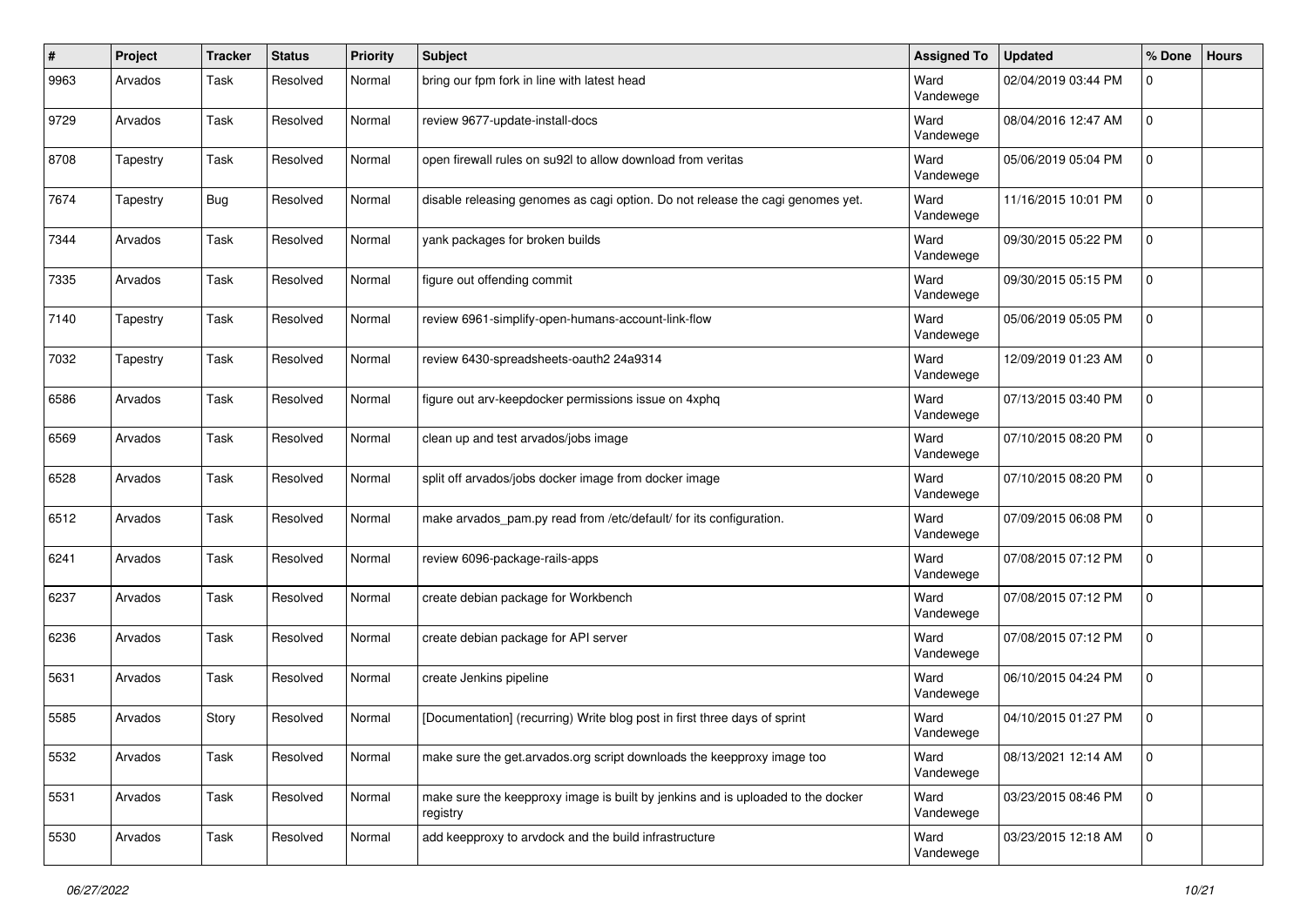| $\pmb{\#}$ | Project      | <b>Tracker</b> | <b>Status</b> | <b>Priority</b> | <b>Subject</b>                                                                                                                                           | <b>Assigned To</b> | <b>Updated</b>      | % Done      | <b>Hours</b> |
|------------|--------------|----------------|---------------|-----------------|----------------------------------------------------------------------------------------------------------------------------------------------------------|--------------------|---------------------|-------------|--------------|
| 5527       | GET-Evidence | Task           | Resolved      | Normal          | review 5345-fix-reprocess                                                                                                                                | Ward<br>Vandewege  | 03/21/2015 02:38 PM | $\Omega$    |              |
| 5441       | Arvados      | Task           | Resolved      | Normal          | review 5211-improved-top-navbar                                                                                                                          | Ward<br>Vandewege  | 03/13/2015 03:24 PM | 0           |              |
| 5119       | Arvados      | Feature        | Closed        | Normal          | [OPS] Write a wrapper script that calls packer to generate customized docker images<br>for a new installation (with IP ranges, hostnames, etc preseeded) | Ward<br>Vandewege  | 02/13/2019 06:04 PM | 0           |              |
| 4890       | Arvados      | Task           | Resolved      | Normal          | review 4887-invalidate-duplicate-ip-on-old-compute-nodes                                                                                                 | Ward<br>Vandewege  | 01/05/2015 02:45 PM | $\mathbf 0$ |              |
| 4880       | Arvados      | Task           | Resolved      | Normal          | get credentials for testing                                                                                                                              | Ward<br>Vandewege  | 01/29/2015 07:03 PM | $\Omega$    |              |
| 4586       | Arvados      | Task           | Resolved      | Normal          | deploy on our installations                                                                                                                              | Ward<br>Vandewege  | 11/20/2014 03:12 PM | $\mathbf 0$ |              |
| 4585       | Arvados      | Task           | Resolved      | Normal          | add code to puppet                                                                                                                                       | Ward<br>Vandewege  | 11/19/2014 04:56 AM | $\mathbf 0$ |              |
| 4430       | Arvados      | Task           | Resolved      | Normal          | review 4383-easy-install                                                                                                                                 | Ward<br>Vandewege  | 11/12/2014 08:00 PM | $\Omega$    |              |
| 4405       | Arvados      | Task           | Resolved      | Normal          | add a feature to auto-admin the first user who signs in for a new installation                                                                           | Ward<br>Vandewege  | 11/05/2014 03:22 PM | 0           |              |
| 4401       | Arvados      | <b>Bug</b>     | Resolved      | Normal          | [Docker] Check dependencies at top of build.sh                                                                                                           | Ward<br>Vandewege  | 03/09/2017 09:51 PM | $\mathbf 0$ |              |
| 4341       | Arvados      | Task           | Resolved      | Normal          | Make the manual installation documentation more complete.                                                                                                | Ward<br>Vandewege  | 03/11/2015 01:27 AM | $\mathbf 0$ |              |
| 4336       | Arvados      | <b>Bug</b>     | Resolved      | Normal          | [Documentation] Improve the 'Upload data to Keep' documentation page<br>at http://doc.arvados.org/user/tutorials/tutorial-keep.html                      | Ward<br>Vandewege  | 11/22/2014 10:10 PM | 0           |              |
| 4335       | Arvados      | <b>Bug</b>     | Closed        | Normal          | [Crunch] Improve node startup speed. 15 min is too slow.                                                                                                 | Ward<br>Vandewege  | 03/09/2017 09:51 PM | $\mathbf 0$ |              |
| 4053       | Tapestry     | Task           | Resolved      | Normal          | implement feature                                                                                                                                        | Ward<br>Vandewege  | 10/01/2014 03:03 PM | $\mathbf 0$ |              |
| 3967       | Arvados      | Task           | Resolved      | Normal          | Improve keepstored logging                                                                                                                               | Ward<br>Vandewege  | 03/09/2017 09:44 PM | $\Omega$    |              |
| 3939       | Arvados      | Task           | Resolved      | Normal          | review 3898-job-state-attr-fixes                                                                                                                         | Ward<br>Vandewege  | 09/22/2014 08:06 PM | 0           |              |
| 3819       | Arvados      | <b>Bug</b>     | Resolved      | Normal          | [Workbench] It's not possible to share a project with the 'All Users' group                                                                              | Ward<br>Vandewege  | 02/24/2015 10:07 PM | 0           |              |
| 3363       | Arvados      | <b>Bug</b>     | Resolved      | Normal          | [Docker] quick fix for SSO - google openid has been deprecated, default to using<br>Curoverse SSO server                                                 | Ward<br>Vandewege  | 08/04/2014 04:22 AM | l 0         |              |
| 3361       | Arvados      | Task           | Resolved      | Normal          | gather information                                                                                                                                       | Ward<br>Vandewege  | 05/23/2019 01:09 PM | $\mathbf 0$ |              |
| 3337       | Arvados      | Task           | Resolved      | Normal          | review 3219-further-docker-improvements                                                                                                                  | Ward<br>Vandewege  | 08/06/2014 01:11 PM | $\mathbf 0$ |              |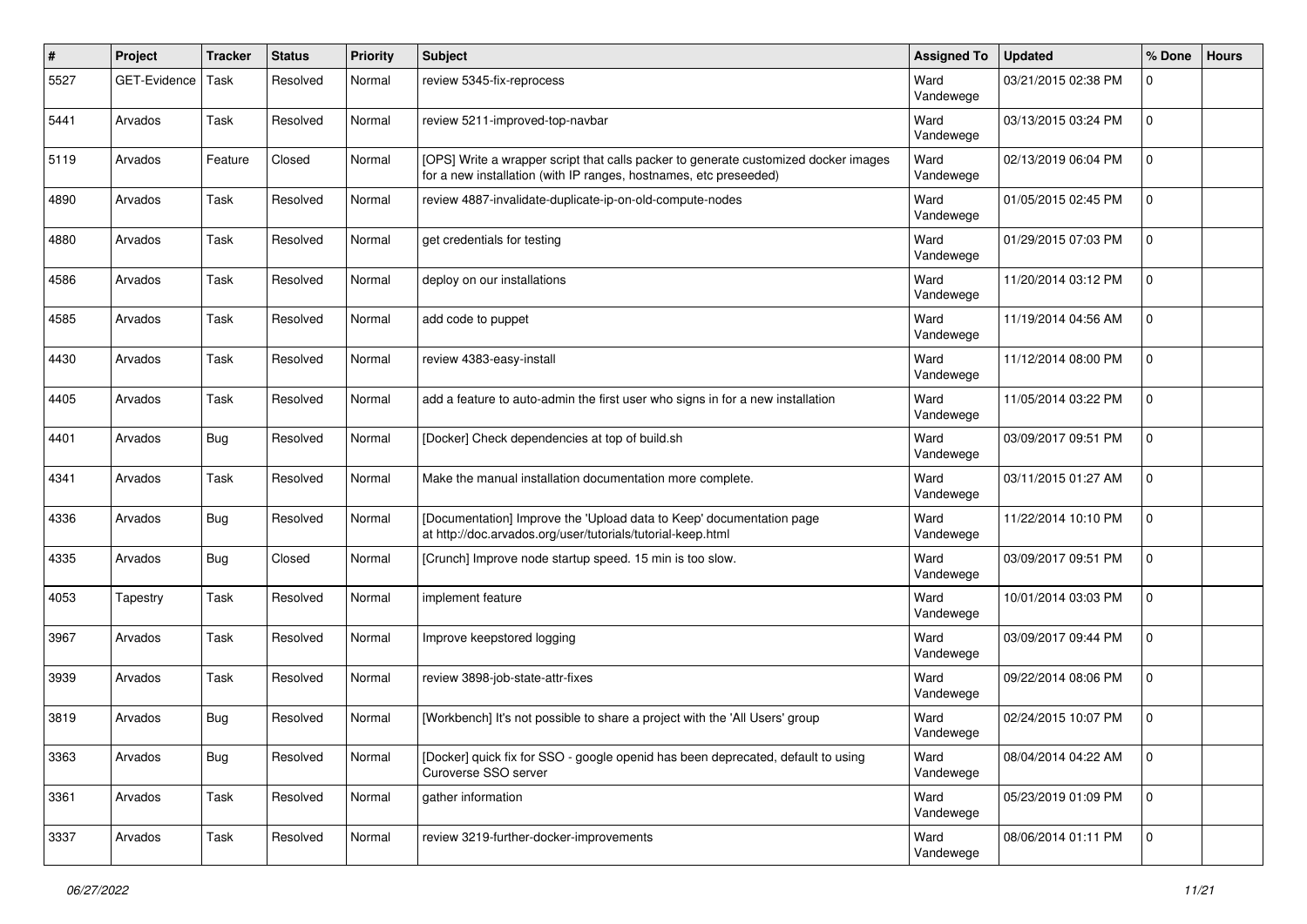| $\pmb{\#}$ | Project | <b>Tracker</b> | <b>Status</b> | <b>Priority</b> | Subject                                                                  | <b>Assigned To</b> | <b>Updated</b>      | % Done      | <b>Hours</b> |
|------------|---------|----------------|---------------|-----------------|--------------------------------------------------------------------------|--------------------|---------------------|-------------|--------------|
| 3335       | Arvados | Task           | Resolved      | Normal          | automatically create admin user and populate shell container with it.    | Ward<br>Vandewege  | 05/23/2019 01:08 PM | $\Omega$    |              |
| 3334       | Arvados | Task           | Resolved      | Normal          | add automatic shell user management from api server                      | Ward<br>Vandewege  | 05/23/2019 01:08 PM | $\mathbf 0$ |              |
| 3332       | Arvados | Task           | Resolved      | Normal          | add local git trees                                                      | Ward<br>Vandewege  | 07/24/2014 09:37 AM | $\mathbf 0$ |              |
| 3331       | Arvados | Task           | Resolved      | Normal          | add crunch-dispatch                                                      | Ward<br>Vandewege  | 07/24/2014 09:36 AM | $\mathbf 0$ |              |
| 3330       | Arvados | Task           | Resolved      | Normal          | add compute nodes                                                        | Ward<br>Vandewege  | 07/24/2014 09:36 AM | 0           |              |
| 3253       | Arvados | Task           | Resolved      | Normal          | add shell image                                                          | Ward<br>Vandewege  | 07/23/2014 02:40 PM | $\mathbf 0$ |              |
| 3248       | Arvados | Task           | Resolved      | Normal          | implement basic functionality                                            | Ward<br>Vandewege  | 09/17/2014 03:07 PM | $\mathbf 0$ |              |
| 3247       | Arvados | Task           | Closed        | Normal          | add some basic tests to the docker step in the build pipeline on jenkins | Ward<br>Vandewege  | 02/13/2019 06:00 PM | $\mathbf 0$ |              |
| 3245       | Arvados | Task           | Closed        | Normal          | deploy node manager                                                      | Ward<br>Vandewege  | 10/08/2014 07:22 PM | 0           |              |
| 3243       | Arvados | Task           | Resolved      | Normal          | add keepproxy                                                            | Ward<br>Vandewege  | 03/09/2017 09:36 PM | $\mathbf 0$ |              |
| 3242       | Arvados | Task           | Closed        | Normal          | add websockets server                                                    | Ward<br>Vandewege  | 11/01/2017 08:02 PM | $\mathbf 0$ |              |
| 3241       | Arvados | Task           | Resolved      | Normal          | add compute nodes                                                        | Ward<br>Vandewege  | 07/16/2014 08:34 AM | 0           |              |
| 3240       | Arvados | Task           | Resolved      | Normal          | add crunch-dispatch                                                      | Ward<br>Vandewege  | 07/16/2014 08:34 AM | $\mathbf 0$ |              |
| 3142       | Arvados | Task           | Resolved      | Normal          | Keep should only complain about real problems.                           | Ward<br>Vandewege  | 07/01/2014 10:16 PM | $\mathbf 0$ |              |
| 3131       | Arvados | Task           | Resolved      | Normal          | add some doc about building and running our docker containers            | Ward<br>Vandewege  | 07/01/2014 09:11 PM | $\mathbf 0$ |              |
| 3121       | Arvados | Task           | Resolved      | Normal          | add build project to jenkins                                             | Ward<br>Vandewege  | 07/01/2014 11:42 AM | 0           |              |
| 3120       | Arvados | Task           | Resolved      | Normal          | replace old keep container with new keep                                 | Ward<br>Vandewege  | 06/30/2014 03:15 PM | $\mathbf 0$ |              |
| 3119       | Arvados | Task           | Resolved      | Normal          | general cleanups                                                         | Ward<br>Vandewege  | 06/30/2014 03:15 PM | l 0         |              |
| 2832       | Arvados | Task           | Resolved      | Normal          | review 0000-arv-mount-bugfixes                                           | Ward<br>Vandewege  | 05/15/2014 05:19 PM | $\mathbf 0$ |              |
| 2740       | Arvados | Task           | Resolved      | Normal          | implement                                                                | Ward<br>Vandewege  | 06/03/2014 08:54 AM | $\mathbf 0$ |              |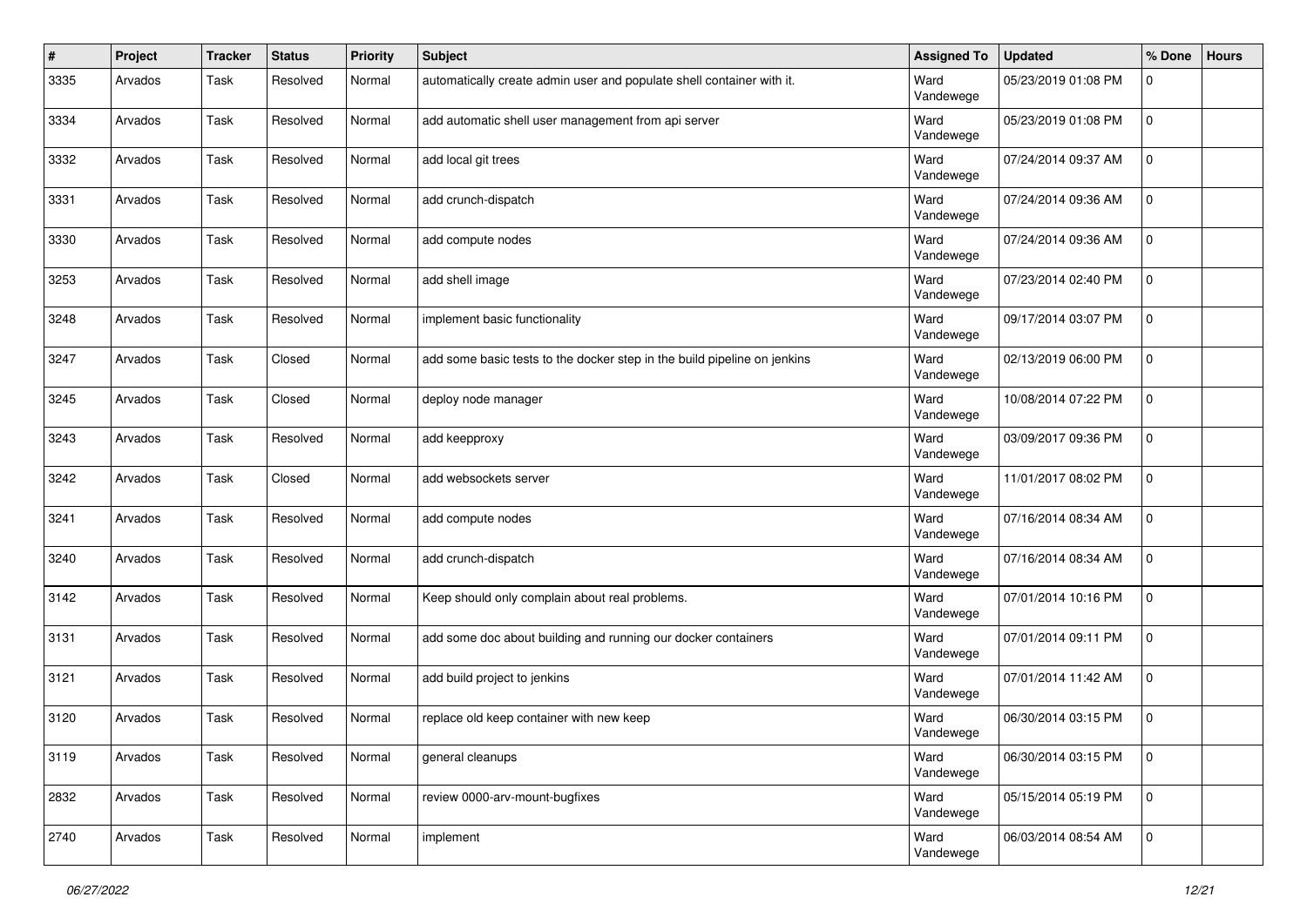| #    | Project  | Tracker    | <b>Status</b> | <b>Priority</b> | <b>Subject</b>                                                                                                                                                                                    | <b>Assigned To</b> | <b>Updated</b>      | % Done      | <b>Hours</b> |
|------|----------|------------|---------------|-----------------|---------------------------------------------------------------------------------------------------------------------------------------------------------------------------------------------------|--------------------|---------------------|-------------|--------------|
| 2655 | Arvados  | Task       | Resolved      | Normal          | update gitolite                                                                                                                                                                                   | Ward<br>Vandewege  | 05/04/2014 10:35 AM | $\mathbf 0$ |              |
| 2654 | Arvados  | Task       | Resolved      | Normal          | log workbench logins                                                                                                                                                                              | Ward<br>Vandewege  | 05/23/2019 01:07 PM | $\mathbf 0$ |              |
| 2588 | Arvados  | Task       | Resolved      | Normal          | install some version of docker, make sure it starts up by default, update image                                                                                                                   | Ward<br>Vandewege  | 05/02/2014 08:44 AM | $\mathbf 0$ |              |
| 2585 | Arvados  | Task       | Resolved      | Normal          | ask misha to run his code on his shell node rather than qr1hi                                                                                                                                     | Ward<br>Vandewege  | 04/15/2014 11:29 AM | $\mathbf 0$ |              |
| 2584 | Arvados  | Task       | Resolved      | Normal          | open 80/443 to all existing (qr1hi) shell nodes                                                                                                                                                   | Ward<br>Vandewege  | 04/15/2014 11:09 AM | $\mathbf 0$ |              |
| 2583 | Arvados  | Task       | Resolved      | Normal          | update shell node creation procedure docs accordingly                                                                                                                                             | Ward<br>Vandewege  | 04/15/2014 11:14 AM | $\Omega$    |              |
| 2527 | Tapestry | Task       | Resolved      | Normal          | review view/partial override code                                                                                                                                                                 | Ward<br>Vandewege  | 04/05/2014 03:48 PM | $\mathbf 0$ |              |
| 2512 | Arvados  | Task       | Resolved      | Normal          | update run-tests.sh on ci to use rake linkchecker                                                                                                                                                 | Ward<br>Vandewege  | 04/03/2014 03:38 PM | $\mathbf 0$ |              |
| 2511 | Arvados  | Task       | Resolved      | Normal          | add rake linkchecker + update docs                                                                                                                                                                | Ward<br>Vandewege  | 04/02/2014 01:06 PM | $\mathbf 0$ |              |
| 2510 | Arvados  | Task       | Resolved      | Normal          | Review 2509-rake-linkchecker                                                                                                                                                                      | Ward<br>Vandewege  | 04/03/2014 03:27 PM | $\mathbf 0$ |              |
| 2446 | Arvados  | Task       | Resolved      | Normal          | puppetize login script                                                                                                                                                                            | Ward<br>Vandewege  | 04/15/2014 11:42 AM | $\mathbf 0$ |              |
| 2445 | Arvados  | Story      | Resolved      | Normal          | add workbench notification for people who have not logged into a shell node                                                                                                                       | Ward<br>Vandewege  | 05/23/2019 01:01 PM | $\mathbf 0$ |              |
| 2421 | Tapestry | Task       | Resolved      | Normal          | set up tapestry on ci.curoverse.com                                                                                                                                                               | Ward<br>Vandewege  | 04/04/2014 04:01 PM | $\mathbf 0$ |              |
| 2419 | Tapestry | Feature    | Resolved      | Normal          | ci.curoverse.com automatically runs user model tests                                                                                                                                              | Ward<br>Vandewege  | 04/04/2014 04:01 PM | $\Omega$    |              |
| 2231 | Tapestry | Feature    | <b>New</b>    | Normal          | add flag to choose locale                                                                                                                                                                         | Ward<br>Vandewege  | 02/26/2014 12:34 PM | $\mathbf 0$ |              |
| 2131 | Arvados  | Task       | Resolved      | Normal          | When a user logs in, see if fuse mount is present, if not mount it. User-specific? Or<br>system-wide? If system-wide, this is a stupid way to do it; it should just be mounted<br>from /etc/fstab | Ward<br>Vandewege  | 05/06/2014 09:22 AM | $\mathsf 0$ |              |
| 1848 | Tapestry | Feature    | Resolved      | Normal          | document how to make layout changes                                                                                                                                                               | Ward<br>Vandewege  | 01/28/2014 08:56 PM | $\pmb{0}$   |              |
| 1847 | Tapestry | Feature    | Resolved      | Normal          | do an i18n test on a small section of the site                                                                                                                                                    | Ward<br>Vandewege  | 01/28/2014 04:08 PM | $\mathsf 0$ |              |
| 1836 | Tapestry | <b>Bug</b> | <b>New</b>    | Normal          | when Tapestry fails to send e-mail, user should not be presented with an "sorry,<br>something went wrong" message                                                                                 | Ward<br>Vandewege  | 01/05/2014 09:35 AM | $\mathbf 0$ |              |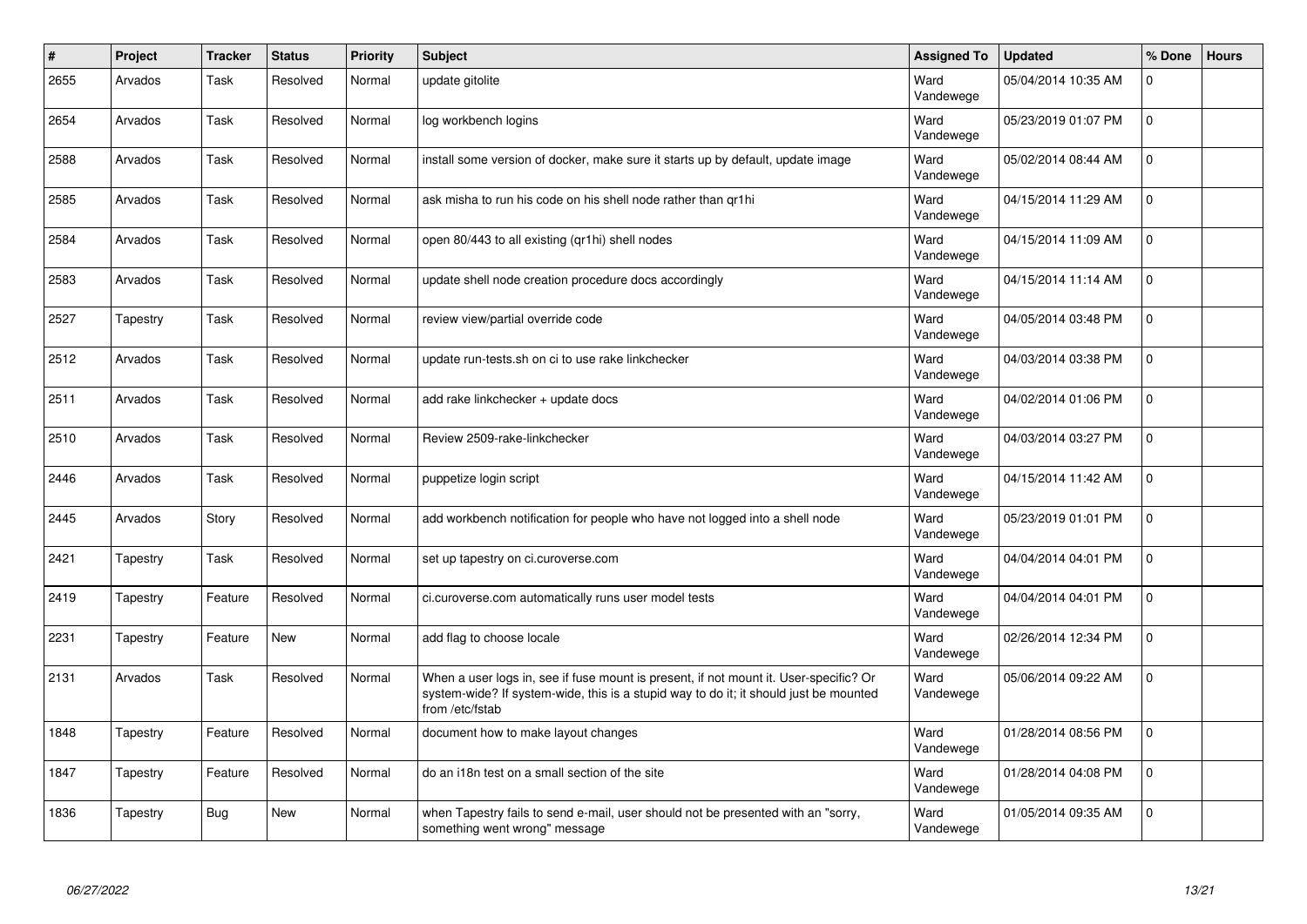| #     | Project                | Tracker    | <b>Status</b> | <b>Priority</b> | <b>Subject</b>                                                                                                              | <b>Assigned To</b> | <b>Updated</b>      | % Done         | <b>Hours</b> |
|-------|------------------------|------------|---------------|-----------------|-----------------------------------------------------------------------------------------------------------------------------|--------------------|---------------------|----------------|--------------|
| 1632  | Tapestry               | Feature    | New           | Normal          | detect missing configuration variables on startup                                                                           | Ward<br>Vandewege  | 11/20/2013 12:19 PM | $\mathbf 0$    |              |
| 1520  | Tapestry               | <b>Bug</b> | New           | Normal          | auto-enrollment feature should be configurable                                                                              | Ward<br>Vandewege  | 09/20/2013 01:33 PM | $\mathbf 0$    |              |
| 1519  | Tapestry               | Bug        | Resolved      | Normal          | after promoting a user in the admin interface, tapestry should not redirect to the user<br>detail page                      | Ward<br>Vandewege  | 09/23/2013 10:39 AM | $\mathbf 0$    |              |
| 1380  | GET-Evidence   Bug     |            | New           | Normal          | slowness when accessing /genomes as admin user                                                                              | Ward<br>Vandewege  | 02/04/2013 02:36 PM | $\mathbf 0$    |              |
| 1209  | GET-Evidence   Bug     |            | New           | Normal          | slowness accessing http://evidence.personalgenomes.org/hu43860C                                                             | Ward<br>Vandewege  | 11/07/2012 10:56 AM | $\mathbf 0$    |              |
| 19057 | Arvados                | <b>Bug</b> | New           | Normal          | [controller] should not allow adding the same user to a VM more than one time                                               |                    | 06/22/2022 02:53 PM | $\mathbf 0$    |              |
| 18989 | Arvados                | <b>Bug</b> | Closed        | Normal          | [controller] TLS/insecure config value should be in exported config                                                         |                    | 04/12/2022 07:45 PM | $\mathbf 0$    |              |
| 18988 | Arvados                | Feature    | New           | Normal          | [CWL] support singularity/docker hint to make debugging workflows easier                                                    |                    | 04/11/2022 06:29 PM | 0              |              |
| 18970 | Arvados                | Feature    | New           | Normal          | Add support for publicly shared collections (anonymous user)                                                                |                    | 04/04/2022 03:17 PM | 0              |              |
| 18944 | Arvados                | Feature    | New           | Normal          | [controller] should log the user uuid used for the request                                                                  |                    | 06/22/2022 03:32 PM | $\mathbf 0$    |              |
| 18936 | Arvados                | <b>Bug</b> | New           | Normal          | [api] [controller] remove reader_token support                                                                              |                    | 06/22/2022 02:56 PM | $\mathbf 0$    |              |
| 18897 | Arvados                | Feature    | New           | Normal          | [go services] should log the uuid of the token used for each request (and if available,<br>the uuid of the associated user) |                    | 06/22/2022 03:32 PM | $\mathbf 0$    |              |
| 18863 | Arvados                | Feature    | New           | Normal          | [controller] add background job to clean up old container log records                                                       |                    | 06/22/2022 02:55 PM | $\mathbf 0$    |              |
| 18862 | Arvados                | <b>Bug</b> | New           | Normal          | [api] remove replay_job_log rake task                                                                                       |                    | 03/14/2022 03:43 PM | $\mathbf 0$    |              |
| 18762 | Arvados                | <b>Bug</b> | New           | Normal          | rails background tasks scaling issues                                                                                       |                    | 06/22/2022 02:56 PM | $\mathbf 0$    |              |
| 18672 | Arvados                | Feature    | New           | Normal          | [go sdk] describe + implement desired Go SDK                                                                                |                    | 01/24/2022 09:34 PM | $\mathbf 0$    |              |
| 18671 | Arvados                | <b>Bug</b> | New           | Normal          | [go sdk] update documentation                                                                                               |                    | 01/24/2022 09:33 PM | $\mathbf 0$    |              |
| 18669 | Arvados                | Task       | New           | Normal          | review 18668-add-project-support-to-deduplication-report                                                                    |                    | 01/24/2022 04:51 PM | $\mathbf 0$    |              |
| 18618 | Arvados                | <b>Bug</b> | New           | Normal          | Reusing workflows/steps is too slow                                                                                         |                    | 01/07/2022 07:12 PM | $\mathbf 0$    |              |
| 18564 | Arvados                | Feature    | New           | Normal          | [art] run jenkins release build steps with a set of parameters                                                              |                    | 06/08/2022 03:20 PM | $\mathbf 0$    |              |
| 18563 | Arvados                | <b>Bug</b> | New           | Normal          | [config] simplify/streamline InternalURLs/ExternalURL situation                                                             |                    | 06/07/2022 09:07 PM | $\mathbf 0$    |              |
| 18393 | Arvados                | <b>Bug</b> | New           | Normal          | [workbench2] forces relogin on every new window/tab                                                                         |                    | 11/19/2021 02:43 PM | $\mathbf 0$    |              |
| 18385 | Arvados                | Bug        | New           | Normal          | arvados-server config-dump   arvados-server config-check -config=- spurious warnings                                        |                    | 11/16/2021 09:06 PM | 0              |              |
| 18371 | Arvados<br>Workbench 2 | <b>Bug</b> | New           | Normal          | Handle unreachable API server better on startup                                                                             |                    | 11/15/2021 07:09 PM | $\mathbf 0$    |              |
| 18369 | Arvados                | Feature    | New           | Normal          | [doc] describe the block packing algorithm used by our various Keep clients (arv-put,<br>python sdk, keep-web, arv-mount)   |                    | 11/15/2021 04:14 PM | $\mathbf 0$    |              |
| 18292 | Arvados                | <b>Bug</b> | New           | Normal          | [cleanup] remove AssignNodeHostname from the configuration. Also from the<br>documentation.                                 |                    | 10/22/2021 09:24 PM | 0              |              |
| 18262 | Arvados                | <b>Bug</b> | New           | Normal          | [crunch-run] handle out-of-diskspace on the compute node better                                                             |                    | 10/08/2021 09:42 PM | $\overline{0}$ |              |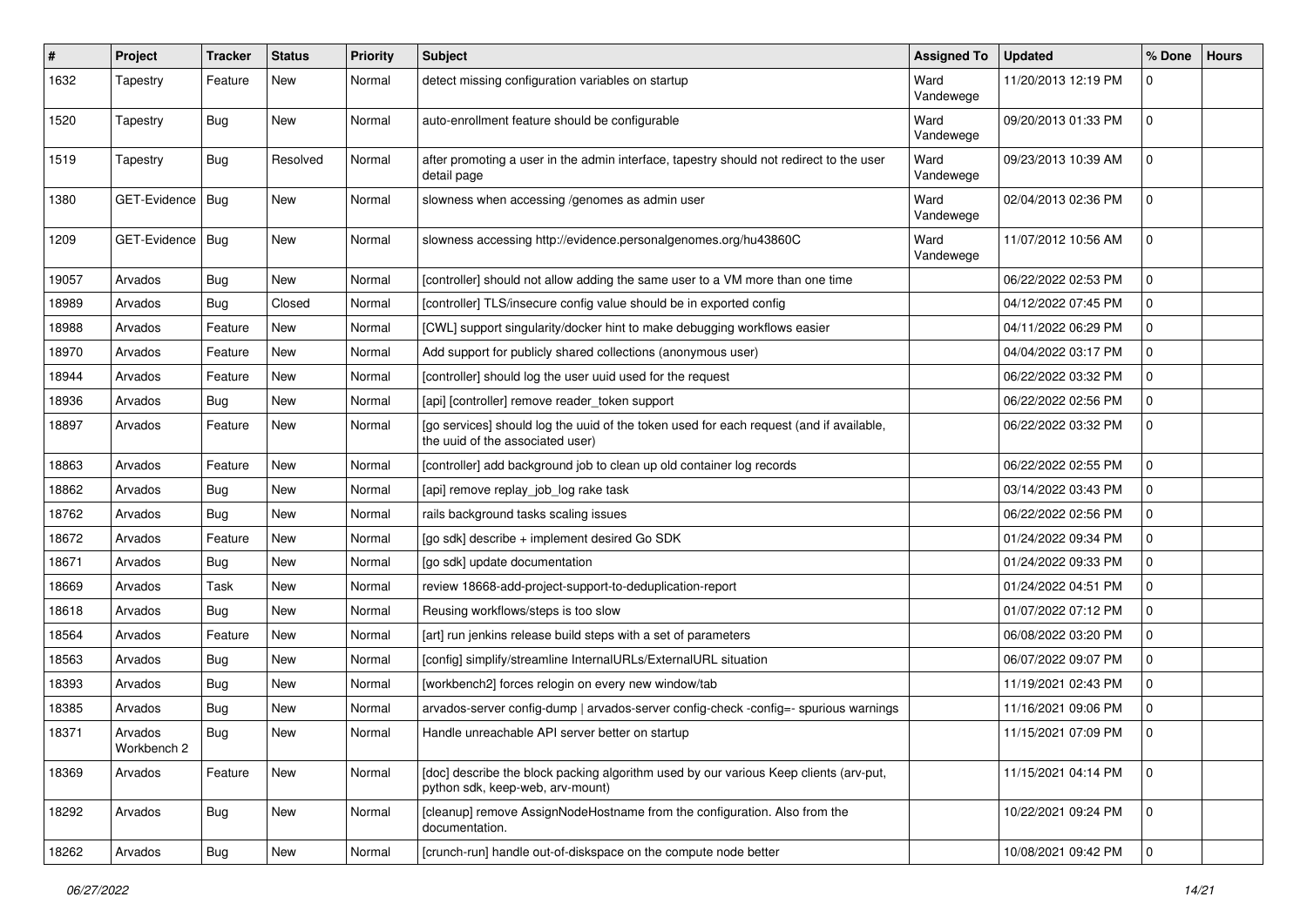| #     | Project | <b>Tracker</b> | <b>Status</b> | <b>Priority</b> | Subject                                                                                                                                       | <b>Assigned To</b> | <b>Updated</b>      | % Done      | <b>Hours</b> |
|-------|---------|----------------|---------------|-----------------|-----------------------------------------------------------------------------------------------------------------------------------------------|--------------------|---------------------|-------------|--------------|
| 18205 | Arvados | Feature        | New           | Normal          | [api] [cloud] add live compute instance price to container record                                                                             |                    | 06/15/2022 02:45 PM | ŋ           |              |
| 18191 | Arvados | Bug            | New           | Normal          | [doc] the compute node image doc does not take releases into account                                                                          |                    | 09/24/2021 09:50 PM | $\Omega$    |              |
| 18174 | Arvados | Feature        | New           | Normal          | [servers] add logging with automatic rotation to user-specified directory                                                                     |                    | 09/21/2021 09:08 PM | $\mathbf 0$ |              |
| 18163 | Arvados | Feature        | New           | Normal          | [Crunch] add CWL extension to limit the number of concurrently running jobs during a<br>scatter                                               |                    | 01/10/2022 03:42 PM | $\mathbf 0$ |              |
| 18161 | Arvados | Bug            | New           | Normal          | [a-d-c] the arvados_dispatchcloud_queue_entries prometheus metric should report<br>actual instance types                                      |                    | 09/16/2021 04:41 PM | $\Omega$    |              |
| 18101 | Arvados | Bug            | New           | Normal          | [a-d-c] [AWS] add option to spin up (spot) instances in more/all availability zones in the<br>region                                          |                    | 09/03/2021 08:16 PM | $\mathbf 0$ |              |
| 18016 | Arvados | <b>Bug</b>     | New           | Normal          | [api] remove unused last_used_at and last_used_by_ip_address columns on<br>api_client_authorizations table                                    |                    | 08/12/2021 02:52 PM | $\Omega$    |              |
| 18009 | Arvados | <b>Bug</b>     | New           | Normal          | [controller] always returns an empty "unsigned_manifest_text" field for collections                                                           |                    | 08/11/2021 05:15 PM | $\Omega$    |              |
| 18008 | Arvados | Bug            | New           | Normal          | [api] reqid not always being recorded in the api server log                                                                                   |                    | 08/11/2021 05:06 PM | $\Omega$    |              |
| 18000 | Arvados | <b>Bug</b>     | New           | Normal          | [deduplicationreport] negative number in the "saved by Keep deduplication" report                                                             |                    | 08/10/2021 01:27 PM | 0           |              |
| 17993 | Arvados | Feature        | New           | Normal          | [deduplication-report] supports storage classes                                                                                               |                    | 11/23/2021 09:26 PM | $\Omega$    |              |
| 17953 | Arvados | Story          | New           | Normal          | [api] Remove unused "node" object                                                                                                             |                    | 11/23/2021 09:28 PM | 0           |              |
| 17950 | Arvados | Task           | New           | Normal          | review 17949-add-bullseye                                                                                                                     |                    | 07/29/2021 07:26 PM | $\Omega$    |              |
| 17946 | Arvados | Feature        | New           | Normal          | design: add complex structures to structured vocabulary                                                                                       |                    | 11/02/2021 05:12 PM | $\Omega$    |              |
| 17945 | Arvados | Feature        | New           | Normal          | design: Add type checking to the structured vocabulary                                                                                        |                    | 11/02/2021 05:13 PM | $\mathbf 0$ |              |
| 17942 | Arvados | Bug            | New           | Normal          | [arv-mount] requests manifest text multiple times when mounting collection                                                                    |                    | 08/09/2021 03:41 PM | $\Omega$    |              |
| 17941 | Arvados | <b>Bug</b>     | New           | Normal          | [ws] memory management issues                                                                                                                 |                    | 08/09/2021 03:40 PM | 0           |              |
| 17940 | Arvados | <b>Bug</b>     | New           | Normal          | [controller] memory management issues                                                                                                         |                    | 08/09/2021 03:40 PM | $\Omega$    |              |
| 17937 | Arvados | Bug            | New           | Normal          | [workbench] uploader is hardcoded to X-Keep-Desired-Replicas: 2                                                                               |                    | 08/13/2021 04:40 AM | $\Omega$    |              |
| 17845 | Arvados | Bug            | New           | Normal          | [tutorial] reuse is not working                                                                                                               |                    | 06/22/2022 02:56 PM | 0           |              |
| 17780 | Arvados | Bug            | New           | Normal          | [a-d-c] when toggling UsePreemptibleInstances, existing containers that are runnable<br>generate lots of errors                               |                    | 07/06/2021 09:07 PM | $\Omega$    |              |
| 17775 | Arvados | Bug            | <b>New</b>    | Normal          | [a-d-c] the user should be able to see when preemptible nodes get shut down and the<br>running container requeued                             |                    | 12/14/2021 09:01 PM | $\mathbf 0$ |              |
| 17771 | Arvados | <b>Bug</b>     | <b>New</b>    | Normal          | [a-d-c] when a cluster supports preemptible nodes, there should be a knob to allow the<br>user to choose the use of preemptible nodes, or not |                    | 07/06/2021 09:08 PM | $\Omega$    |              |
| 17765 | Arvados | <b>Bug</b>     | Duplicate     | Normal          | [arv-put] assumes text only input when reading from stdin                                                                                     |                    | 06/08/2021 06:08 PM | 0           |              |
| 17764 | Arvados | Bug            | New           | Normal          | [arv-put] progress update does not refresh frequently enough                                                                                  |                    | 07/06/2021 09:08 PM | $\mathbf 0$ |              |
| 17759 | Arvados | Bug            | New           | Normal          | [Keep] azure blob driver 404 errors are weird                                                                                                 |                    | 07/06/2021 09:08 PM | $\mathbf 0$ |              |
| 17745 | Arvados | <b>Bug</b>     | New           | Normal          | [config] arvados-server config-dump with ec2 driver has confusing output                                                                      |                    | 07/06/2021 09:08 PM | $\mathbf 0$ |              |
| 17695 | Arvados | Feature        | In Progress   | Normal          | [costanalyzer] make an accurate report for spot instances on AWS                                                                              |                    | 09/22/2021 08:47 PM | 0           |              |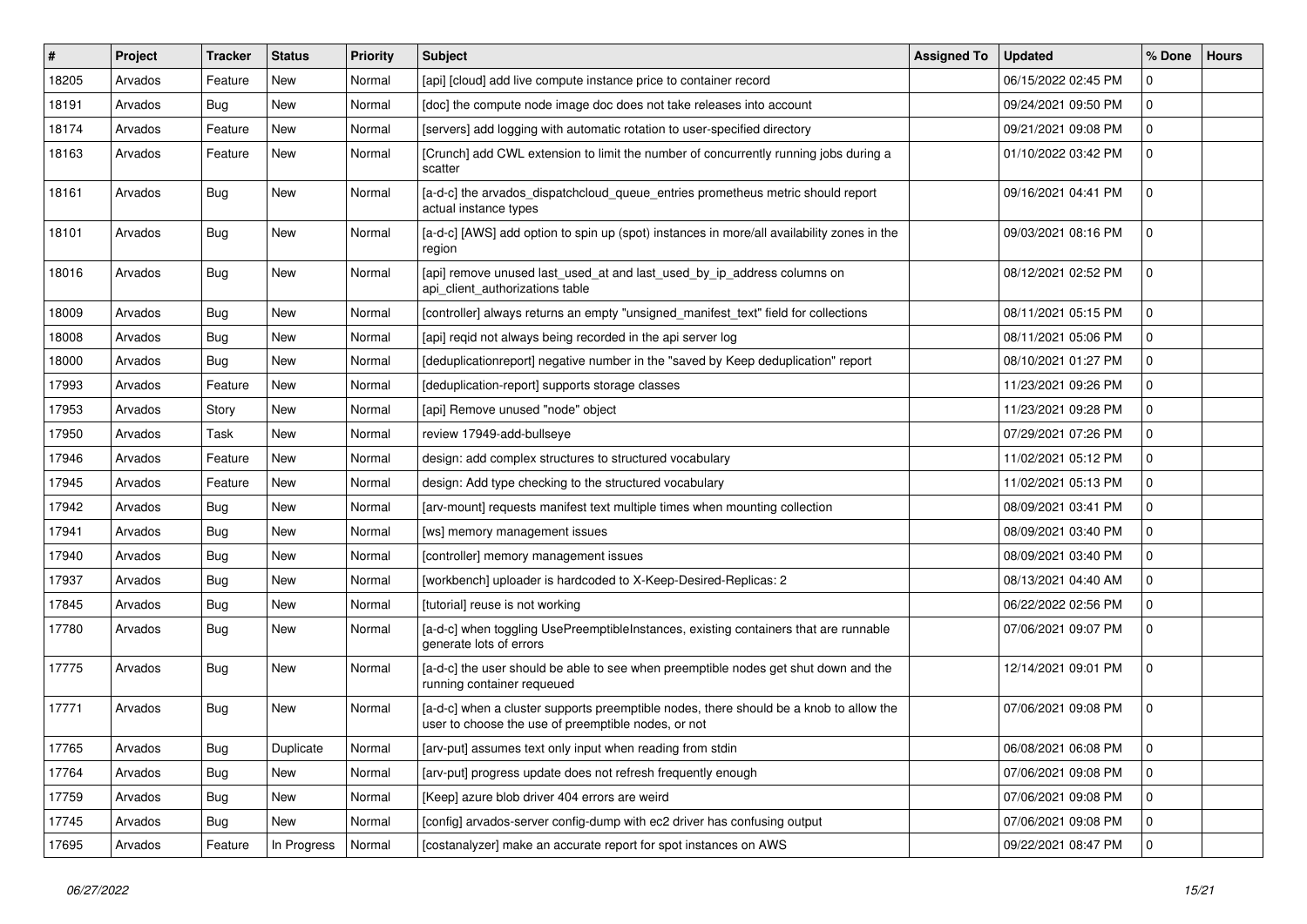| $\vert$ # | Project       | Tracker    | <b>Status</b> | Priority | Subject                                                                                                         | <b>Assigned To</b> | <b>Updated</b>      | % Done      | <b>Hours</b> |
|-----------|---------------|------------|---------------|----------|-----------------------------------------------------------------------------------------------------------------|--------------------|---------------------|-------------|--------------|
| 17694     | Arvados       | Feature    | New           | Normal   | [Keep][keep-web] improve observability of buffer cache                                                          |                    | 05/18/2021 08:32 PM | 0           |              |
| 17681     | Arvados       | Bug        | New           | Normal   | [controller] seems to have a really long timeout for its db connection                                          |                    | 06/08/2021 05:52 PM | 0           |              |
| 17490     | Arvados       | Feature    | New           | Normal   | [workbench2] make filter groups creatable/editable                                                              |                    | 07/06/2021 09:08 PM | $\mathbf 0$ |              |
| 17424     | Arvados       | <b>Bug</b> | New           | Normal   | [API] group contents endpoint edge cases with filter on uuid                                                    |                    | 03/08/2021 08:48 PM | $\mathbf 0$ |              |
| 17347     | Arvados       | <b>Bug</b> | <b>New</b>    | Normal   | crunch-run --list fatal error out of memory                                                                     |                    | 02/05/2021 05:22 PM | 0           |              |
| 17314     | Arvados       | <b>Bug</b> | New           | Normal   | [API] [controller] [Workbench] 404 on foreign user UUID in admin interface                                      |                    | 07/06/2021 09:08 PM | 0           |              |
| 17298     | Arvados       | Feature    | Resolved      | Normal   | remove the need to run get_anonymous_user_token.rb during installation                                          |                    | 02/14/2022 07:31 PM | $\Omega$    |              |
| 17186     | Arvados       | <b>Bug</b> | New           | Normal   | [dispatch] broken node logs should also be copied to a-d-c logs                                                 |                    | 12/02/2020 05:49 PM | $\Omega$    |              |
| 17160     | Arvados       | <b>Bug</b> | New           | Normal   | [packaging] upgrade run_upload_packages.py to use twine for upload to PyPI                                      |                    | 11/23/2020 04:28 PM | 0           |              |
| 17159     | Arvados       | <b>Bug</b> | New           | Normal   | [build] make build-packages-python-ruby run on a Jenkins satellite                                              |                    | 11/23/2020 04:25 PM | 0           |              |
| 17148     | Arvados       | Feature    | New           | Normal   | add logging middleware to lib/cmd                                                                               |                    | 06/07/2021 02:42 PM | 0           |              |
| 16933     | Arvados       | <b>Bug</b> | New           | Normal   | [login federation] post-trashing collection UX bug                                                              |                    | 09/30/2020 04:49 PM | $\Omega$    |              |
| 16932     | Arvados       | <b>Bug</b> | New           | Normal   | [login federation] trashing collections: snackbar issues                                                        |                    | 10/02/2020 03:31 PM | $\mathbf 0$ |              |
| 16931     | Arvados       | <b>Bug</b> | New           | Normal   | [login federation] Not Found modal when looking at trashed collection                                           |                    | 09/30/2020 04:39 PM | 0           |              |
| 16929     | Arvados       | Bug        | Resolved      | Normal   | [login federation] search interface incorrect notification                                                      |                    | 10/07/2020 06:21 PM | 0           |              |
| 16853     | Arvados       | <b>Bug</b> | New           | Normal   | [arvbox] various bugs                                                                                           |                    | 09/18/2020 08:55 PM | 0           |              |
| 16843     | Arvados       | Feature    | New           | Normal   | [a-d-c] admin cli                                                                                               |                    | 07/06/2021 09:08 PM | $\Omega$    |              |
| 16802     | Arvados       | Feature    | New           | Normal   | [packaging] create an arvados-shell-node package                                                                |                    | 07/06/2021 09:08 PM | $\mathbf 0$ |              |
| 16738     | Arvados       | Feature    | New           | Normal   | [a-d-c] introduce concept of "quota partition"                                                                  |                    | 07/06/2021 09:08 PM | 0           |              |
| 16610     | Arvados       | Task       | New           | Normal   | Review                                                                                                          |                    | 07/07/2021 06:59 PM | 0           |              |
| 16566     | Arvados       | <b>Bug</b> | New           | Normal   | [cli] can't create a token when using a token created with create_superuser_token.rb                            |                    | 07/06/2021 09:08 PM | $\mathbf 0$ |              |
| 16554     | Tapestry      | Feature    | New           | Normal   | opt-in participant survey reminders                                                                             |                    | 06/26/2020 01:12 AM | $\Omega$    |              |
| 16519     | Arvados       | Feature    | New           | Normal   | [keepstore] optimize md5sum calculations                                                                        |                    | 06/10/2020 04:22 PM | 0           |              |
| 16518     | Arvados       | Feature    | New           | Normal   | [keep] Allow clients to set a header to disable md5sum calculations in keepstore                                |                    | 06/10/2020 04:14 PM | 0           |              |
| 16426     | Arvados       | <b>Bug</b> | New           | Normal   | [arv-put] should calculate (worst case) manifest size up front before upload, and abort<br>when it is too large |                    | 07/06/2021 09:08 PM | $\mathbf 0$ |              |
| 16390     | Arvados       | Feature    | New           | Normal   | [k8s] add support for Azure AKS                                                                                 |                    | 05/04/2020 05:22 PM | $\Omega$    |              |
| 16388     | Arvados       | Feature    | Closed        | Normal   | [k8s] remove old SSO server                                                                                     |                    | 06/07/2021 02:50 PM | 0           |              |
| 16386     | Arvados       | Feature    | New           | Normal   | [k8s] make the docker images for our golang binaries much leaner                                                |                    | 04/30/2020 02:37 PM | 0           |              |
| 16385     | Arvados       | Feature    | New           | Normal   | [k8s] add prebuilt container images for Arvados releases                                                        |                    | 06/22/2022 02:53 PM | $\mathbf 0$ |              |
| 16158     | Arvados       | Task       | New           | Normal   | Review 16156-adc-metrics                                                                                        |                    | 02/18/2020 02:38 PM | $\mathbf 0$ |              |
| 16134     | Arvados       | <b>Bug</b> | Resolved      | Normal   | [controller] handle unreachable federation peer better                                                          |                    | 02/10/2020 03:16 PM | 0           |              |
| 16107     | Arvados Epics | Story      | Resolved      | Normal   | Storage classes                                                                                                 |                    | 12/10/2021 03:06 PM | 0           |              |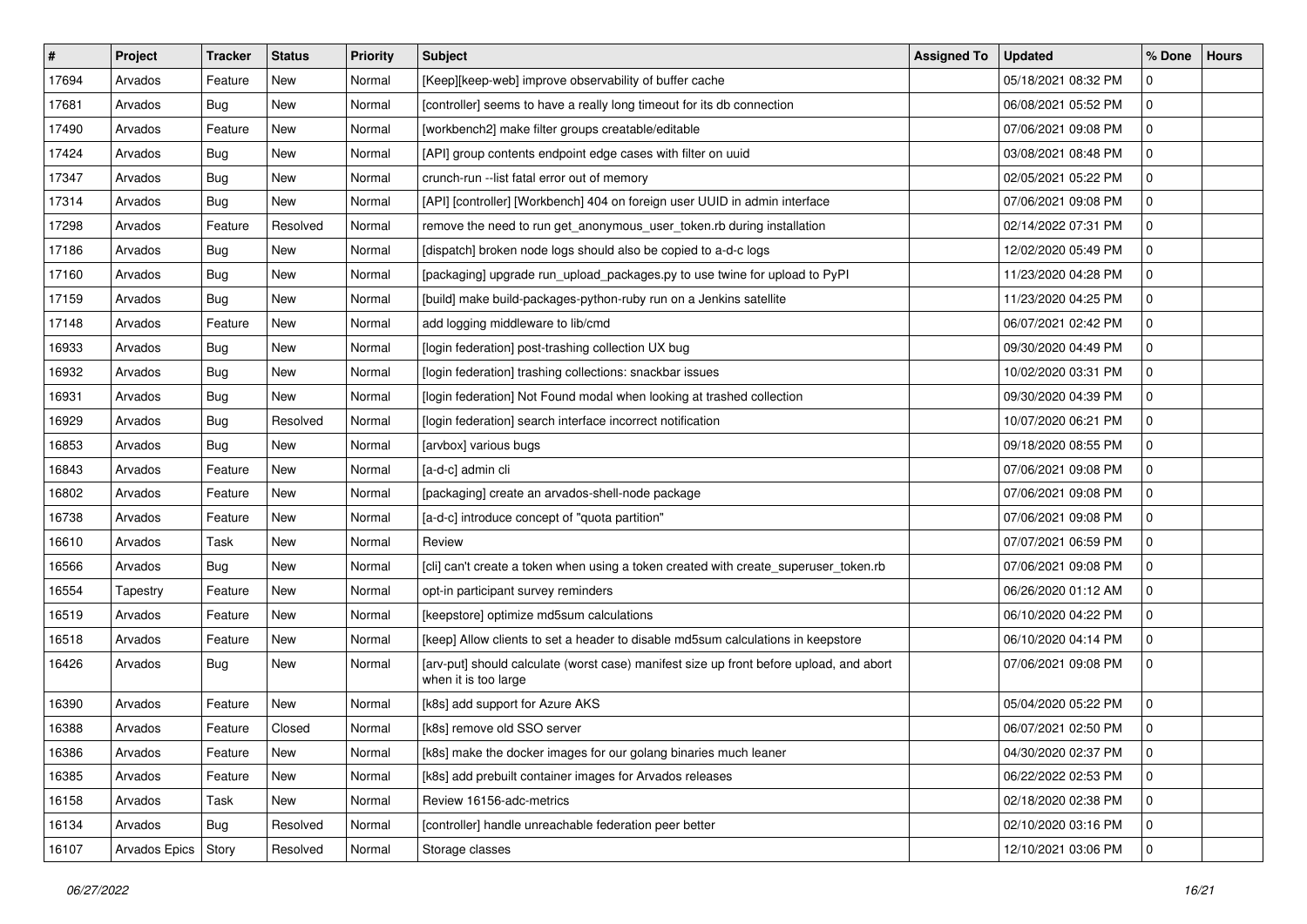| ∦     | Project                | <b>Tracker</b> | <b>Status</b> | <b>Priority</b> | Subject                                                                                                         | <b>Assigned To</b> | <b>Updated</b>      | % Done      | <b>Hours</b> |
|-------|------------------------|----------------|---------------|-----------------|-----------------------------------------------------------------------------------------------------------------|--------------------|---------------------|-------------|--------------|
| 16043 | Arvados                | <b>Bug</b>     | Closed        | Normal          | There was an error while trying to load the gem 'arvados'.Gem Load Error is: can't<br>modify frozen String      |                    | 01/29/2020 04:49 PM | 0           |              |
| 15428 | Arvados                | <b>Bug</b>     | Resolved      | Normal          | [doc] our documentation still refers to outdated config.yml parameters                                          |                    | 12/18/2019 09:36 PM | $\mathbf 0$ |              |
| 15372 | Arvados                | Story          | New           | Normal          | Revise group permissions to separate them from permissions on managed objects                                   |                    | 07/06/2021 09:12 PM | $\mathbf 0$ |              |
| 15333 | <b>Arvados Epics</b>   | Story          | Closed        | Normal          | Workbench2 feature parity with Workbench                                                                        |                    | 05/19/2021 09:10 PM | $\mathbf 0$ |              |
| 15321 | Arvados                | <b>Bug</b>     | Resolved      | Normal          | [workbench2] Test run, package building & deploy integration                                                    |                    | 02/12/2020 02:59 PM | $\mathbf 0$ |              |
| 15320 | Arvados                | Feature        | New           | Normal          | [API] add integration test for new user signup                                                                  |                    | 07/06/2021 09:08 PM | $\mathbf 0$ |              |
| 15317 | Arvados                | Feature        | New           | Normal          | [Keep] expose backend latency stats in the Prometheus metrics                                                   |                    | 07/06/2021 09:12 PM | $\mathbf 0$ |              |
| 15046 | Arvados                | <b>Bug</b>     | Resolved      | Normal          | [documentation] config.yml needs to be documented on doc.arvados.org                                            |                    | 12/18/2019 09:03 PM | $\mathbf 0$ |              |
| 15045 | Arvados                | Bug            | Resolved      | Normal          | [arvados-cloud-dispatch] commit 115cbd6482632c47fdcbbbe4abc9543e7e8e30ec<br>breaks API host loading             |                    | 12/18/2019 09:03 PM | $\mathbf 0$ |              |
| 15009 | Arvados<br>Workbench 2 | <b>Bug</b>     | New           | Normal          | [virtual-machines-user] bugs on the the user virtual machines page                                              |                    | 03/21/2019 07:13 PM | $\mathbf 0$ |              |
| 14457 | Arvados                | Feature        | New           | Normal          | [api] send e-mail notification to user when their arvados account is activated                                  |                    | 07/06/2021 09:09 PM | $\mathbf 0$ |              |
| 14428 | Arvados                | <b>Bug</b>     | Closed        | Normal          | [api] after deleting a container object, it is impossible to fix/delete the corresponding<br>container request  |                    | 12/18/2019 09:18 PM | $\mathbf 0$ |              |
| 14414 | Arvados                | <b>Bug</b>     | Rejected      | Normal          | [keepstore] ManagementToken is not documented in the --help output                                              |                    | 04/12/2022 05:32 PM | $\Omega$    |              |
| 14147 | Arvados                | <b>Bug</b>     | New           | Normal          | error page with (very) old layout on api server                                                                 |                    | 09/03/2018 06:16 PM | $\mathbf 0$ |              |
| 13188 | Arvados                | <b>Bug</b>     | Duplicate     | Normal          | [API] get rid of warning: Called 'load' without the safe option                                                 |                    | 09/12/2018 04:49 PM | $\mathbf 0$ |              |
| 12834 | Arvados                | <b>Bug</b>     | Closed        | Normal          | [Crunch2] Node record's crunch_worker_state field is not populated                                              |                    | 07/07/2021 06:34 PM | $\mathbf 0$ |              |
| 12794 | Arvados                | <b>Bug</b>     | Closed        | Normal          | [Node Manager] Behave smarter in environments where scratch space can be<br>arbitrarily sized, like GCP and AWS |                    | 11/04/2020 05:00 PM | $\mathbf 0$ |              |
| 12791 | Arvados                | <b>Bug</b>     | New           | Normal          | [API] fix race between arrival of trash time and next sweep                                                     |                    | 07/06/2021 09:11 PM | l o         |              |
| 12317 | Arvados                | Feature        | New           | Normal          | [FUSE] unable to rename a subproject                                                                            |                    | 09/25/2017 03:15 PM | $\mathbf 0$ |              |
| 11844 | Arvados                | <b>Bug</b>     | Closed        | Normal          | [Workbench] incorrect text about log messages on empty collection                                               |                    | 12/31/2019 08:48 PM | $\mathbf 0$ |              |
| 11548 | Arvados                | Bug            | New           | Normal          | workbench needs to handle API server timeouts better                                                            |                    | 07/06/2021 09:23 PM | $\mathbf 0$ |              |
| 11152 | Tapestry               | <b>Bug</b>     | New           | Normal          | "There are 4 third party activities currently seeking participants." - but there are 5                          |                    | 02/22/2017 05:40 PM | $\mathbf 0$ |              |
| 11027 | Arvados                | <b>Bug</b>     | New           | Normal          | [Crunchv2] python thread error after job success                                                                |                    | 07/07/2021 05:26 PM | $\mathbf 0$ |              |
| 10987 | Arvados                | Task           | Resolved      | Normal          | [OPS] add ubuntu1604 build steps to jenkins                                                                     |                    | 01/31/2017 07:10 PM | $\mathbf 0$ |              |
| 10986 | Arvados                | Task           | Resolved      | Normal          | [OPS] update build scripts for ubuntu1604                                                                       |                    | 01/31/2017 07:10 PM | $\pmb{0}$   |              |
| 10902 | Arvados                | Task           | Resolved      | Normal          | review 10800-update-doc                                                                                         |                    | 01/18/2017 03:24 AM | $\mathbf 0$ |              |
| 10844 | Arvados                | <b>Bug</b>     | Resolved      | Normal          | [API] arv-keepdocker fails with undefined method trash at changed?                                              |                    | 01/09/2017 03:49 PM | $\mathsf 0$ |              |
| 10767 | Arvados                | Feature        | New           | Normal          | [API] [arvados-ws] remove all websockets and puma related code from the api server<br>codebase                  |                    | 07/06/2021 09:11 PM | $\mathbf 0$ |              |
| 10765 | Arvados                | Feature        | Resolved      | Normal          | [arvados-ws] switch our test infrastructure over to arvados-ws                                                  |                    | 05/16/2017 06:34 PM | $\mathbf 0$ |              |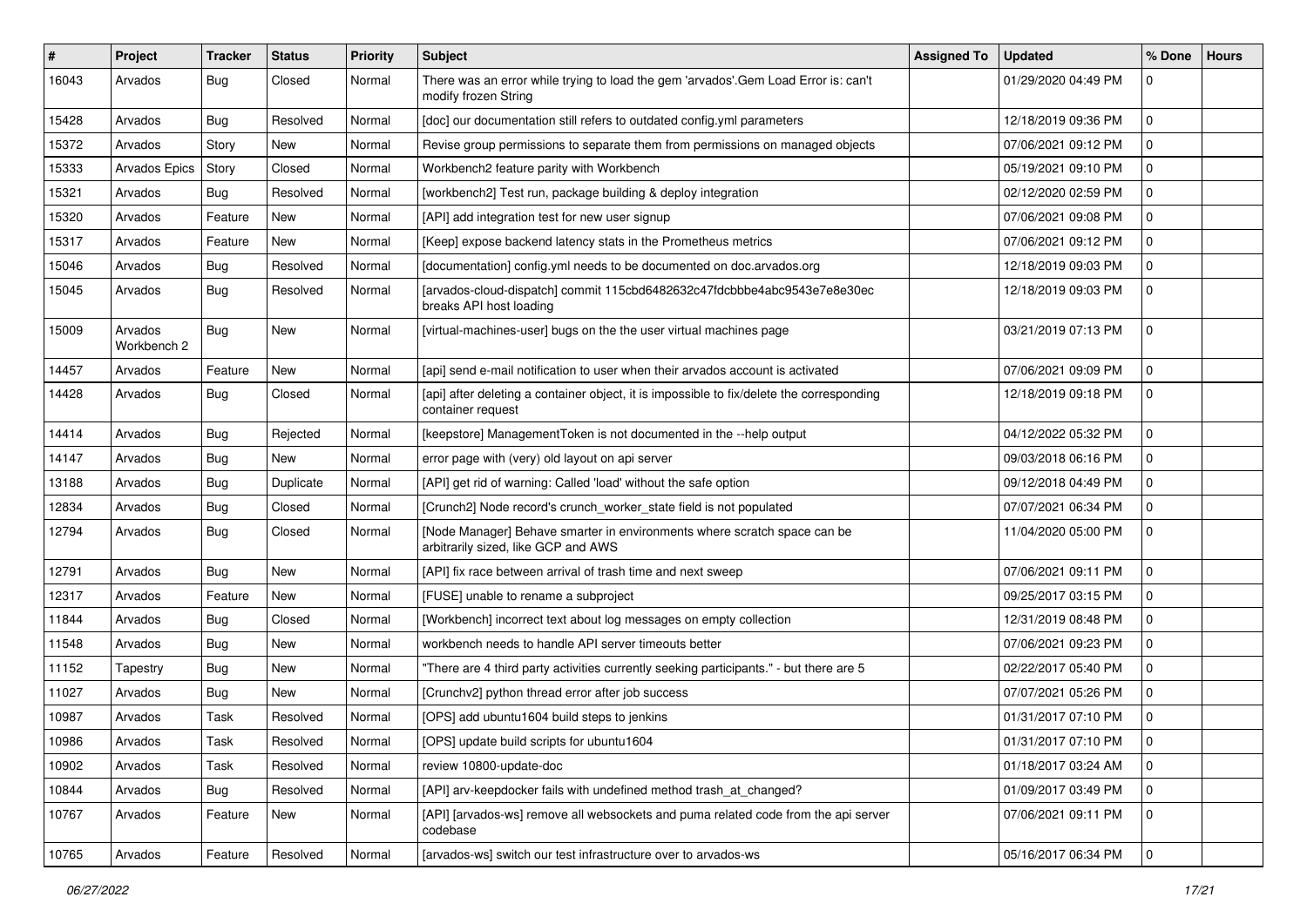| #     | Project  | Tracker    | <b>Status</b> | <b>Priority</b> | Subject                                                                                                                                | <b>Assigned To</b> | <b>Updated</b>      | % Done      | <b>Hours</b> |
|-------|----------|------------|---------------|-----------------|----------------------------------------------------------------------------------------------------------------------------------------|--------------------|---------------------|-------------|--------------|
| 10763 | Arvados  | Feature    | Resolved      | Normal          | [arvbox] [arvados-ws] Make arvbox use the new arvados-ws                                                                               |                    | 08/01/2018 04:19 PM | 0           |              |
| 10520 | Arvados  | <b>Bug</b> | Resolved      | Normal          | [CrunchV2] arvados-cwl-runner unhandled error when using --create-template                                                             |                    | 12/14/2016 08:34 PM | $\Omega$    |              |
| 10408 | Arvados  | Bug        | <b>New</b>    | Normal          | 4xphq keep balance api request causes oom on api server                                                                                |                    | 07/07/2021 06:22 PM | $\mathbf 0$ |              |
| 10217 | Arvados  | Feature    | Closed        | Normal          | [Crunch1] Log the node properties at the start of a job                                                                                |                    | 08/05/2021 01:47 PM | $\mathbf 0$ |              |
| 10183 | Arvados  | Feature    | Closed        | Normal          | [Node Manager] Support ephemeral additional storage for Azure node types that do not<br>have sufficient instance storage               |                    | 11/04/2020 05:17 PM | $\mathbf 0$ |              |
| 9673  | Tapestry | Support    | New           | Normal          | New consent doc for Harvard PGP                                                                                                        |                    | 09/08/2016 07:59 PM | $\Omega$    |              |
| 9672  | Tapestry | <b>Bug</b> | New           | Normal          | Install extension to allow password reset on RT                                                                                        |                    | 07/27/2016 04:54 PM | $\mathbf 0$ |              |
| 9411  | Tapestry | Support    | New           | Normal          | Change 30 day release window to 31 days                                                                                                |                    | 06/15/2016 04:14 PM | $\Omega$    |              |
| 9284  | Tapestry | Feature    | New           | Normal          | Welcome e-mail feature                                                                                                                 |                    | 07/27/2016 04:43 PM | 0           |              |
| 9214  | Arvados  | <b>Bug</b> | Closed        | Normal          | no node being spun up for pending job (after docker load failed)                                                                       |                    | 01/21/2020 06:21 PM | 0           |              |
| 9019  | Arvados  | Story      | Closed        | Normal          | [API] Relax Job.ensure_no_collection_uuids_in_script_params                                                                            |                    | 01/21/2020 07:16 PM | $\mathbf 0$ |              |
| 8871  | Arvados  | <b>Bug</b> | Closed        | Normal          | [Node Manager] Doesn't kill itself when unhandled exceptions are raised during actor<br>setup                                          |                    | 11/04/2020 05:12 PM | $\mathbf 0$ |              |
| 8761  | Arvados  | Bug        | Resolved      | Normal          | [Nodemanager] unexpected keyword argument ex_fetch_nic                                                                                 |                    | 03/29/2016 12:59 PM | $\Omega$    |              |
| 8641  | Arvados  | Feature    | Closed        | Normal          | add key/value support for tags                                                                                                         |                    | 11/04/2020 05:18 PM | $\mathbf 0$ |              |
| 8640  | Arvados  | Feature    | Resolved      | Normal          | Make version of documentation on doc.arvados.org selectable                                                                            |                    | 01/18/2020 12:58 AM | $\Omega$    |              |
| 8621  | Arvados  | Bug        | New           | Normal          | [Wiki] Clean up Computation_and_Pipeline_Processing page                                                                               |                    | 07/07/2021 06:25 PM | 0           |              |
| 8412  | Arvados  | Feature    | Rejected      | Normal          | [Workbench] provide a place for admins to see the storage statistics that data manager<br>generates                                    |                    | 01/18/2017 06:45 AM | 0           |              |
| 8218  | Arvados  | <b>Bug</b> | Duplicate     | Normal          | [Node Manager] race between node syncing and shutdown actors                                                                           |                    | 01/20/2016 06:26 PM | $\mathbf 0$ |              |
| 7833  | Arvados  | <b>Bug</b> | Closed        | Normal          | [Node Manager] spins up too many nodes                                                                                                 |                    | 01/15/2020 09:01 PM | 0           |              |
| 7826  | Tapestry | <b>Bug</b> | New           | Normal          | Make sure that datasets which are served from Keep via get-evidence have collections                                                   |                    | 02/07/2016 08:10 PM | 0           |              |
| 7815  | Tapestry | Feature    | New           | Normal          | If a dataset has been released to a user but they have not seen it yet, force-redirect<br>to /specimen_analysis_data after they log in |                    | 11/16/2015 10:07 PM | $\mathbf 0$ |              |
| 7725  | Arvados  | Bug        | <b>New</b>    | Normal          | [Keep-store] make keep-store lookup token at runtime like keep-proxy does                                                              |                    | 07/07/2021 06:27 PM | 0           |              |
| 7721  | Arvados  | <b>Bug</b> | Resolved      | Normal          | [Tests] Build 2170 ran for 2.5 hours until I cancelled it - deadlock in websockets tests                                               |                    | 01/17/2017 07:18 PM | 0           |              |
| 7714  | Arvados  | Bug        | Closed        | Normal          | [Packaging] package naming needs to be consistent                                                                                      |                    | 01/15/2020 09:00 PM | 0           |              |
| 7707  | Arvados  | <b>Bug</b> | Closed        | Normal          | Implement (semi-)automated OWASP scanning, ideally as part of the build process                                                        |                    | 01/15/2020 09:00 PM | 0           |              |
| 7673  | Tapestry | <b>Bug</b> | New           | Normal          | OH integration token appears to time out after a while, user is presented with 'refresh<br>token'                                      |                    | 10/28/2015 04:18 PM | 0           |              |
| 7400  | Arvados  | <b>Bug</b> | New           | Normal          | [Workbench] node visibility as admin vs ordinary user does not line up                                                                 |                    | 07/07/2021 06:28 PM | $\mathbf 0$ |              |
| 7385  | Arvados  | Bug        | New           | Normal          | [Workbench] Pagination sets limit on last page, causing unintended side effects                                                        |                    | 07/07/2021 06:28 PM | 0           |              |
| 7312  | Arvados  | <b>Bug</b> | New           | Normal          | [API] CSS+images missing on login_failure.html                                                                                         |                    | 07/07/2021 06:28 PM | $\mathbf 0$ |              |
| 7166  | Arvados  | <b>Bug</b> | New           | Normal          | [API] specifying an invalid filter should result in an error                                                                           |                    | 07/07/2021 06:28 PM | 0           |              |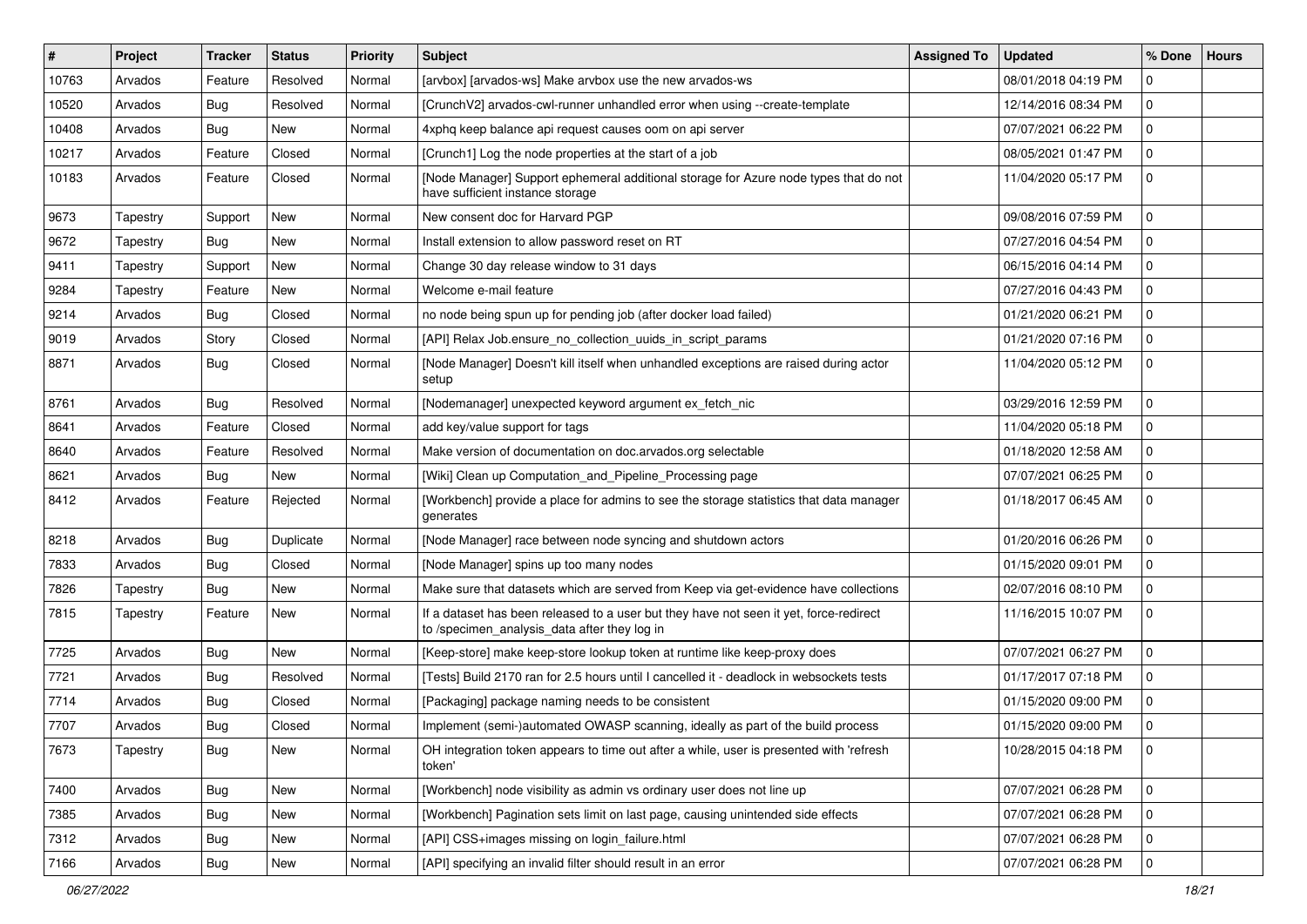| $\sharp$ | Project  | <b>Tracker</b> | <b>Status</b> | <b>Priority</b> | Subject                                                                                                                                                                   | <b>Assigned To</b> | <b>Updated</b>      | % Done      | <b>Hours</b> |
|----------|----------|----------------|---------------|-----------------|---------------------------------------------------------------------------------------------------------------------------------------------------------------------------|--------------------|---------------------|-------------|--------------|
| 7127     | Arvados  | Feature        | New           | Normal          | [API] Job log cleaner should not clean logs when the job's log is the empty collection                                                                                    |                    | 07/07/2021 06:28 PM | 0           |              |
| 6996     | Arvados  | <b>Bug</b>     | Closed        | Normal          | [Node Manager] a node filled up its /tmp which killed slurm and docker, node unusable.<br>Node manager did not kill the node.                                             |                    | 11/04/2020 05:26 PM | $\mathbf 0$ |              |
| 6994     | Arvados  | Bug            | Closed        | Normal          | [Deployment] our rails packages need to install certain files/directories as owned by<br>\$WWW_OWER                                                                       |                    | 01/15/2020 08:05 PM | $\Omega$    |              |
| 6991     | Arvados  | <b>Bug</b>     | New           | Normal          | [Keep] multiple response. Writeheader calls                                                                                                                               |                    | 07/07/2021 06:28 PM | $\Omega$    |              |
| 6635     | Arvados  | Bug            | New           | Normal          | [Documentation] document installation of node manager                                                                                                                     |                    | 07/07/2021 06:29 PM | $\Omega$    |              |
| 6634     | Tapestry | Feature        | New           | Normal          | improve open humans flow                                                                                                                                                  |                    | 07/15/2015 04:35 PM | 0           |              |
| 6483     | Arvados  | <b>Bug</b>     | Resolved      | Normal          | [Workbench] Additional shell groups are not added to original Link object                                                                                                 |                    | 07/28/2015 05:01 PM | 0           |              |
| 6467     | Tapestry | Feature        | New           | Normal          | upgrade to reCAPTCHA v2                                                                                                                                                   |                    | 07/02/2015 03:15 PM | $\Omega$    |              |
| 6305     | Arvados  | <b>Bug</b>     | Duplicate     | Normal          | [SDK] arv keep docker argument parsing is too sensitive/wrong                                                                                                             |                    | 06/11/2015 02:57 PM | $\mathbf 0$ |              |
| 6076     | Arvados  | <b>Bug</b>     | New           | Normal          | [API] walk api server installations and ensure modified_at for collections is unique +<br>ensure modified_at is enforced to be unique at the api level.                   |                    | 07/07/2021 06:29 PM | $\mathbf 0$ |              |
| 6020     | Arvados  | Bug            | New           | Normal          | [Workbench] The collection information box values for content address and content size<br>should be updated automatically after new file(s) are added via browser upload. |                    | 07/07/2021 06:29 PM | 0           |              |
| 5683     | Tapestry | Bug            | New           | Normal          | Trait surveys incomplete listed on a lot of entries in the WGS data page. Sounds like a<br>bug.                                                                           |                    | 04/08/2015 04:37 PM | $\mathbf 0$ |              |
| 5651     | Arvados  | Task           | <b>New</b>    | Normal          | Fix reported scaling factor for failed jobs (see notes)                                                                                                                   |                    | 07/07/2021 06:36 PM | $\mathbf 0$ |              |
| 5649     | Arvados  | Task           | New           | Normal          | [Workbench] We need better job graphs, less spaghetti                                                                                                                     |                    | 07/07/2021 06:31 PM | $\mathbf 0$ |              |
| 5380     | Tapestry | Feature        | New           | Normal          | Public profiles: add JSON for Enrollment History                                                                                                                          |                    | 03/04/2015 08:08 PM | 0           |              |
| 5379     | Tapestry | Feature        | New           | Normal          | Public profiles: add JSON for Absolute Pitch Survey                                                                                                                       |                    | 03/04/2015 08:07 PM | 0           |              |
| 5378     | Tapestry | Feature        | New           | Normal          | Public profiles: add JSON for Samples                                                                                                                                     |                    | 03/04/2015 08:08 PM | 0           |              |
| 5377     | Tapestry | Feature        | New           | Normal          | Public profiles: add JSON for PHR data                                                                                                                                    |                    | 03/04/2015 08:07 PM | $\Omega$    |              |
| 5254     | Arvados  | Feature        | Closed        | Normal          | [Testing] Make run-tests.sh able to run only unit tests or integration tests (or both)                                                                                    |                    | 05/03/2018 08:20 PM | 0           |              |
| 5026     | Arvados  | <b>Bug</b>     | Closed        | Normal          | [API] Prohibit leaving jobs in an inconsistent state (e.g., state=queued with non-null log<br>or output)                                                                  |                    | 12/31/2019 08:31 PM | $\Omega$    |              |
| 4979     | Tapestry | Feature        | New           | Normal          | Improve sample tracking to allow for bulk marking of samples                                                                                                              |                    | 01/15/2015 02:02 AM | $\mathbf 0$ |              |
| 4957     | Arvados  | <b>Bug</b>     | New           | Normal          | [SDKs] arv keep put blows up when trying to put a danging symlink                                                                                                         |                    | 07/07/2021 06:31 PM | 0           |              |
| 4901     | Arvados  | Feature        | Closed        | Normal          | [Workbench] Allow overriding of favicon.ico with custom theme.                                                                                                            |                    | 01/16/2015 09:26 PM | 0           |              |
| 4891     | Arvados  | Bug            | Closed        | Normal          | [Node Manager] Should not associate node with incorrect arvados node object                                                                                               |                    | 01/05/2015 02:00 PM | l 0         |              |
| 4770     | Arvados  | <b>Bug</b>     | New           | Normal          | [Workbench] after file upload, the files tab should refresh immediately (overriding the 15<br>second throttle)                                                            |                    | 07/07/2021 06:31 PM | l 0         |              |
| 4768     | Arvados  | Feature        | Closed        | Normal          | [Workbench] sharing collections: collect some basic stats about how many times the<br>collection was accessed/downloaded, share them with owner.                          |                    | 01/15/2020 07:03 PM | $\mathbf 0$ |              |
| 4767     | Arvados  | <b>Bug</b>     | New           | Normal          | [API] Discovery doc should fix its incorrect "list" method description to be identical to<br>"index"                                                                      |                    | 07/07/2021 06:31 PM | $\mathbf 0$ |              |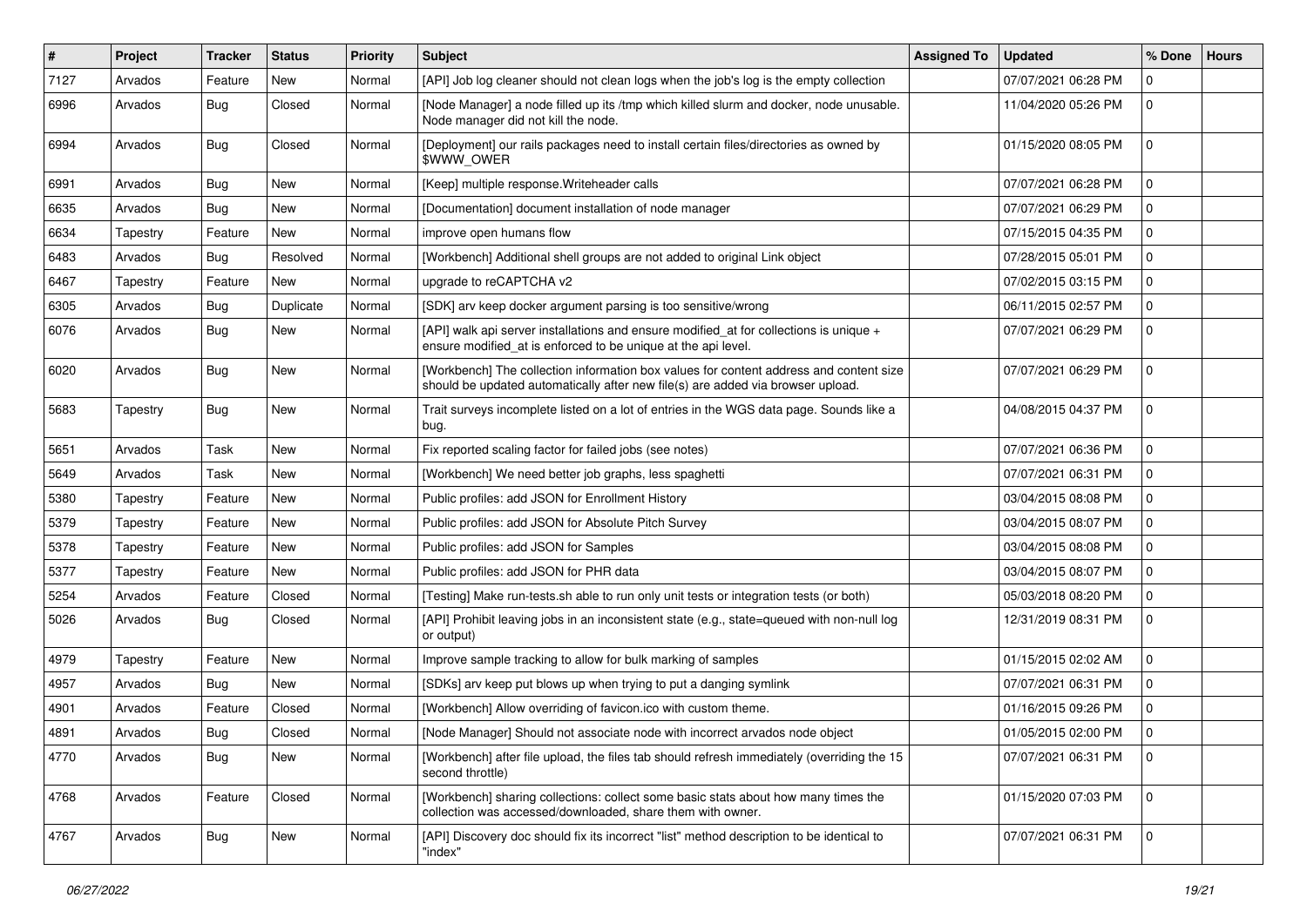| $\#$ | Project | <b>Tracker</b> | <b>Status</b> | <b>Priority</b> | <b>Subject</b>                                                                                                                                                                                                         | <b>Assigned To</b> | <b>Updated</b>      | % Done      | <b>Hours</b> |
|------|---------|----------------|---------------|-----------------|------------------------------------------------------------------------------------------------------------------------------------------------------------------------------------------------------------------------|--------------------|---------------------|-------------|--------------|
| 4543 | Arvados | Feature        | Closed        | Normal          | [SDKs] it probably shouldn't be possible to have many docker images in Keep with the<br>same docker repository name and tag                                                                                            |                    | 01/03/2020 08:46 PM | $\Omega$    |              |
| 4539 | Arvados | Feature        | New           | Normal          | [Workbench] Job detail page should show the job status when the job is not running or<br>has completed running (button that shows 'queued', 'not ready', 'failed', 'complete', etc)                                    |                    | 07/07/2021 06:35 PM | $\Omega$    |              |
| 4536 | Arvados | Bug            | Resolved      | Normal          | [SDKs] arv tag is broken                                                                                                                                                                                               |                    | 10/02/2015 01:12 PM | $\mathbf 0$ |              |
| 4507 | Arvados | Bug            | Duplicate     | Normal          | [SDKs] arv ws should exit on ctrl-c                                                                                                                                                                                    |                    | 08/14/2015 06:57 PM | $\Omega$    |              |
| 4486 | Arvados | Feature        | Resolved      | Normal          | [Documentation] document the arv cli tool                                                                                                                                                                              |                    | 11/12/2014 08:24 PM | $\mathbf 0$ |              |
| 4474 | Arvados | Bug            | Resolved      | Normal          | [Node Manager] Node manager shut down node in middle of job                                                                                                                                                            |                    | 11/14/2014 09:11 PM | $\mathbf 0$ |              |
| 4452 | Arvados | <b>Bug</b>     | New           | Normal          | [Workbench] Report a Problem" menu item does not like being opened in a new<br>tab/window.                                                                                                                             |                    | 07/07/2021 06:35 PM | $\mathbf 0$ |              |
| 4427 | Arvados | Bug            | New           | Normal          | [Workbench] Each active job/pipeline on the dashboard should show how many worker<br>nodes are allocated to it.                                                                                                        |                    | 07/07/2021 06:35 PM | $\Omega$    |              |
| 4344 | Arvados | Bug            | Resolved      | Normal          | [SDK] can't make an anonymous token from the cli                                                                                                                                                                       |                    | 03/09/2017 09:51 PM | $\mathbf 0$ |              |
| 4298 | Arvados | Bug            | Resolved      | Normal          | [Workbench] Admin user should see cpu/ram/scratch capacity after clicking a compute<br>node                                                                                                                            |                    | 04/03/2015 08:24 PM | $\mathbf 0$ |              |
| 4273 | Arvados | Bug            | New           | Normal          | [API] as admin user, permission denied canceling a job (started by another user)                                                                                                                                       |                    | 07/07/2021 06:35 PM | $\mathbf 0$ |              |
| 4193 | Arvados | Feature        | New           | Normal          | [SDK] Make arv keep docker smarter about storing docker layers, thus making uploads<br>of changed images (much) faster                                                                                                 |                    | 07/07/2021 06:35 PM | $\Omega$    |              |
| 4121 | Arvados | Bug            | Closed        | Normal          | [Crunch] cancelled job did not get cancelled at the slurm level                                                                                                                                                        |                    | 01/18/2017 07:08 AM | $\Omega$    |              |
| 4116 | Arvados | <b>Bug</b>     | New           | Normal          | [Workbench] Users activity page link is gone for non-admin users with read-only admin<br>permissions. Users activity page only shows own activity for non-admin users with<br>read-only admin permissions.             |                    | 07/07/2021 06:36 PM | $\mathbf 0$ |              |
| 4090 | Arvados | Feature        | Closed        | Normal          | Add code coverage report for workbench javascript                                                                                                                                                                      |                    | 03/09/2017 09:50 PM | $\Omega$    |              |
| 4049 | Arvados | Bug            | Resolved      | Normal          | [Crunch] typo in one of the names of a job for gr1hi-d1hrv-ze9iyb3ckergasw causes last<br>job to wait forever for an input. High server load ensues.                                                                   |                    | 10/03/2014 07:21 PM | $\Omega$    |              |
| 4011 | Arvados | Feature        | Rejected      | Normal          | [Crunch] port crunch-job to python                                                                                                                                                                                     |                    | 05/16/2017 06:07 PM | $\mathbf 0$ |              |
| 3999 | Arvados | Bug            | Closed        | Normal          | [Workbench] Pipeline timing number oddities                                                                                                                                                                            |                    | 03/09/2017 09:45 PM | $\mathbf 0$ |              |
| 3968 | Arvados | Task           | Resolved      | Normal          | review 3967-improve-keepstore-logging                                                                                                                                                                                  |                    | 03/09/2017 09:44 PM | $\Omega$    |              |
| 3895 | Arvados | Feature        | Closed        | Normal          | set up dev ci server                                                                                                                                                                                                   |                    | 03/09/2017 09:44 PM | 0           |              |
| 3890 | Arvados | <b>Bug</b>     | Resolved      | Normal          | [API] dots (and probably other valid characters) are being stripped from git repository<br>names. The name field in the output of arv repository get all permissions is wrong (it<br>strips characters that are valid) |                    | 09/24/2014 02:01 PM | $\Omega$    |              |
| 3831 | Arvados | Bug            | Closed        | Normal          | [Crunch] inconsistent find or create behavior in pipeline runner vs job                                                                                                                                                |                    | 03/09/2017 09:44 PM | $\Omega$    |              |
| 3813 | Arvados | Feature        | Resolved      | Normal          | [Workbench] add link to pipeline instance from job view page                                                                                                                                                           |                    | 10/29/2014 03:27 PM | 0           |              |
| 3807 | Arvados | Feature        | Closed        | Normal          | [DRAFT] [Crunch] Tasks should be reused if marked "pure"                                                                                                                                                               |                    | 02/14/2017 08:04 PM | $\mathbf 0$ |              |
| 3803 | Arvados | Feature        | Closed        | Normal          | [SDKs] Add a rate limiting feature to arv-put and arv-get (like rsync's bwlimit)                                                                                                                                       |                    | 03/10/2017 06:41 PM | $\mathbf 0$ |              |